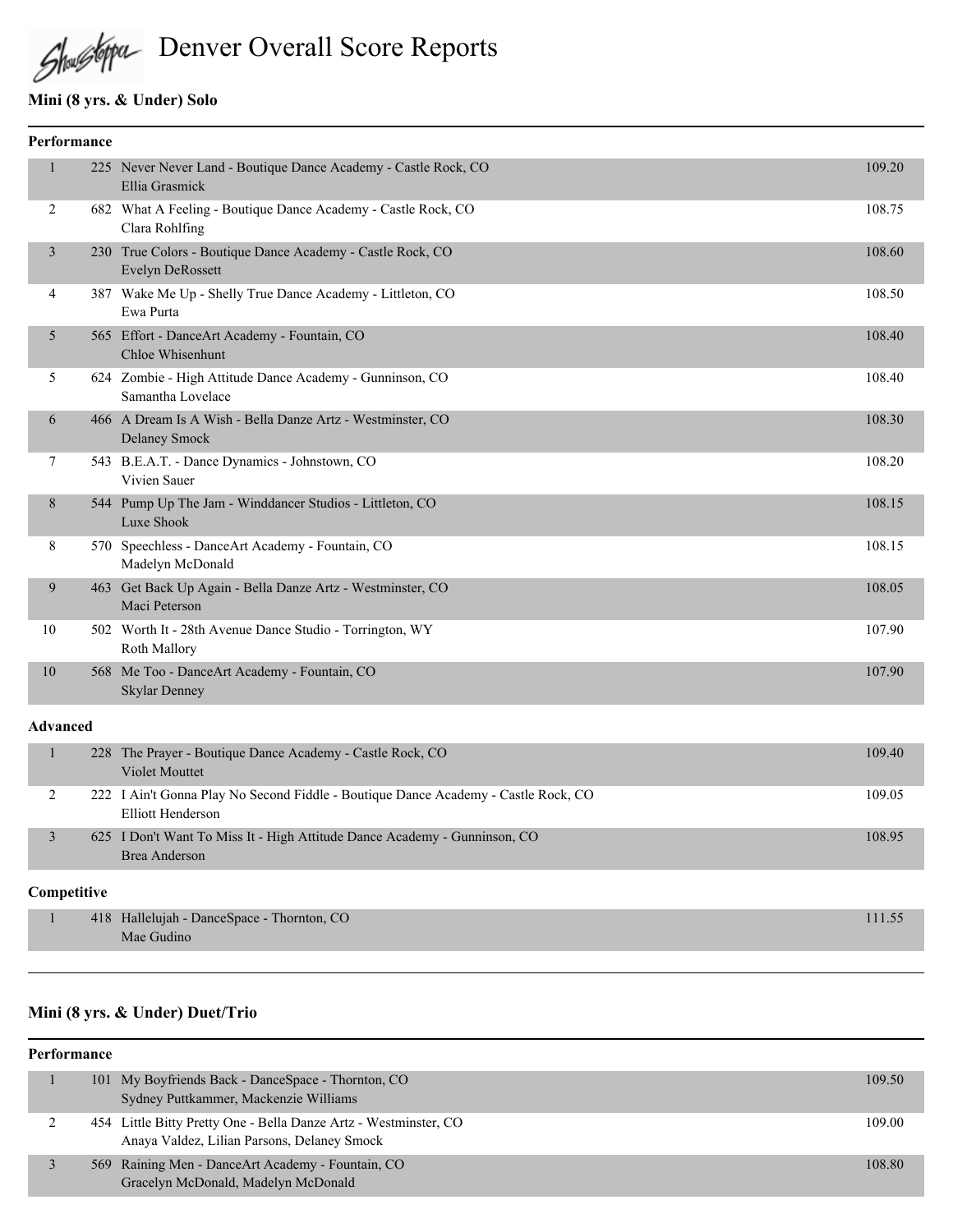| 4            | 573             | When I Grow Up - Dance Art Academy - Fountain, CO<br>Adalynn Williams, Skylar Denney                                    | 108.75 |
|--------------|-----------------|-------------------------------------------------------------------------------------------------------------------------|--------|
|              | 5<br>233        | Edelweiss - Legacy Dance Company - Rifle, CO<br>Emilia Trujillo, Grace Trujillo, Penelope Passenti                      | 107.95 |
| 6            |                 | 415 You Have Me! - Dance Art Academy - Fountain, CO<br>Jordyn Gayton, Davina Leftridge                                  | 107.80 |
|              | 6<br>673        | Dance With Me Tonight - Dance Works - Grand Junction, CO<br>Emily Mustoe, Isabelle LeFever, Makenzie Gillespie          | 107.80 |
|              | 7<br>429        | JUMP! - Inspirations Dance Academy - Littleton, CO<br>Sloane Strom, Zaidy Danos                                         | 107.60 |
| 8            | 296             | Already All Ready - Centerstage Starz Theatre and Dance - Centennial, CO<br>Madysen Brehm, Kendall Garrett, Eva Proctor | 107.55 |
| 9            | 651             | Walking On Sunshine - Dance Works - Grand Junction, CO<br>Bridgette Mustoe, Pearl Hogge                                 | 107.35 |
|              | <b>Advanced</b> |                                                                                                                         |        |
| $\mathbf{1}$ | 223             | Hold On To Me - Boutique Dance Academy - Castle Rock, CO<br>Chandler Hansen, Carleigh Hansen                            | 111.10 |
| 2            | 224             | Schoolin Life - Boutique Dance Academy - Castle Rock, CO<br>Ellia Grasmick, Elliott Henderson, Lillian Traver           | 110.85 |

# **Mini (8 yrs. & Under) Small**

| Performance |                |                                                                                                                                                                                                             |        |  |  |
|-------------|----------------|-------------------------------------------------------------------------------------------------------------------------------------------------------------------------------------------------------------|--------|--|--|
|             | $\mathbf{1}$   | 274 I Am The Best - Centerstage Starz Theatre and Dance - Centennial, CO<br>Kuylyn Kim, Harper Luu, Dru Karsh, Avery Bandstra, Ava Barri                                                                    | 112.00 |  |  |
|             | 2              | 276 Gettin' Good at Being Bad - Centerstage Starz Theatre and Dance - Centennial, CO<br>Maiya Linquist, Madysen Brehm, Kuylyn Kim, Harper Luu, Eva Proctor, Dru Karsh, Ava Barri                            | 110.65 |  |  |
|             | $\overline{3}$ | 275 B.E.A.T. - Centerstage Starz Theatre and Dance - Centennial, CO<br>Ava Barri, Kendall Garrett, Madysen Brehm, Eva Proctor, Harper Luu, Maiya Linquist, Kuylyn Kim, Dru<br>Karsh, Avery Bandstra         | 110.60 |  |  |
|             | 4              | 123 Sheesh! - DanceSpace - Thornton, CO<br>Emilie Chantala, Chantelle Black, Stella Bush, Kenzie Cash, Kallie Cook, Eleanor Hoopingarner, Ellie<br>Packard, Brynlee Lynch                                   | 109.75 |  |  |
|             | 5              | 453 We Run This - Bella Danze Artz - Westminster, CO<br>Anaya Valdez, Catherine Harroun, Delaney Smock, Lilian Parsons, Maci Peterson, Pilar Gonzalez                                                       | 109.35 |  |  |
|             | 6              | 148 You're The One That I Want - Metropolitan Academy of Dance - Centennial, CO<br>Callister Paulson, Emmrey Zimmerman, Grace Colella, Harper Cooper, Skylar Dusing, Violet Burns                           | 109.25 |  |  |
|             | $\overline{7}$ | 371 Who Woke Snow White Up? - Shelly True Dance Academy - Littleton, CO<br>Arabella Arellano, Tyley Babish, Finley Babish, Jane Lockhart, Laurent Martinez, Sydney Hollohan, Ewa<br>Purta, Gabriella Nieto  | 109.15 |  |  |
|             | 8              | 70 Call Me - DanceSpace - Thornton, CO<br>Azlyn Martin, Sydney Puttkammer, Mackenzie Williams, Amelia Hoda, Aubree Sardella                                                                                 | 109.10 |  |  |
|             | 9              | 546 Human - Winddancer Studios - Littleton, CO<br>Aria Hayslip, Aryn Sandberg, Luxe Shook, Maya Monroe, Sophia Giltner                                                                                      | 109.05 |  |  |
|             | 10             | 370 Do You Believe In Magic? - Shelly True Dance Academy - Littleton, CO<br>Arabella Arellano, Tyley Babish, Finley Babish, Jane Lockhart, Laurent Martinez, Sydney Hollohan, Ewa<br>Purta, Gabriella Nieto | 108.85 |  |  |
|             | Competitive    |                                                                                                                                                                                                             |        |  |  |
|             | $\mathbf{1}$   | 358 Black and Gold - Mercury Academy of Dance - Centennial, CO<br>Charlotte Rigberg, Grace Shaw, Kearsta Grady, Rylee Bartsch                                                                               | 110.40 |  |  |
|             | $\overline{c}$ | 357 Sweet n' Sassy - Mercury Academy of Dance - Centennial, CO<br>Charlotte Rigberg, Grace Shaw, Kearsta Grady, Rylee Bartsch                                                                               | 109.95 |  |  |
|             |                |                                                                                                                                                                                                             |        |  |  |

| 359 Let's Get Loud - Mercury Academy of Dance - Centennial, CO | 109.85 |
|----------------------------------------------------------------|--------|
| Charlotte Rigberg, Grace Shaw, Kearsta Grady, Rylee Bartsch    |        |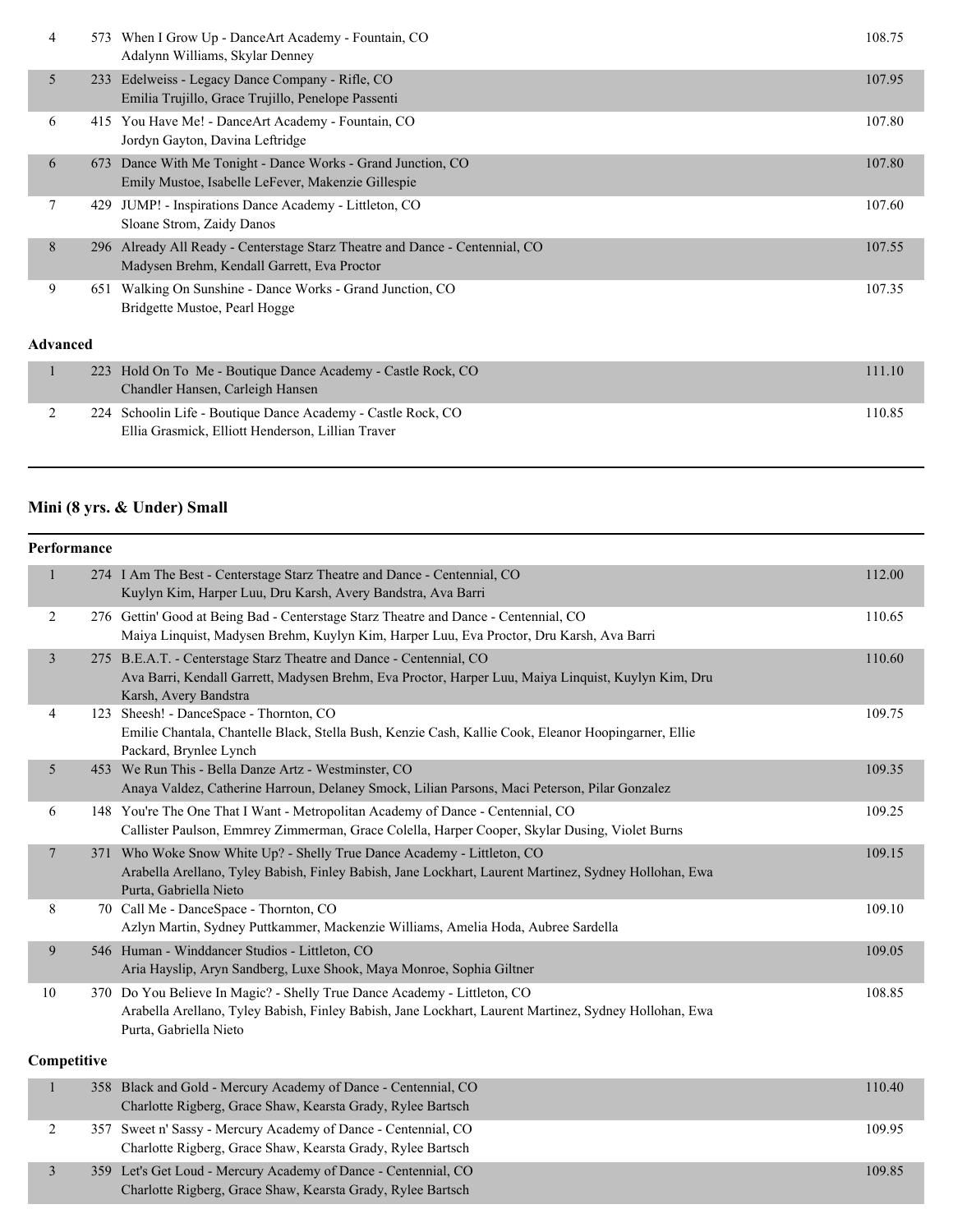## **Mini (8 yrs. & Under) Large**

| Performance |  |                                                                                                                                                                                                                                                                                                                                                                                                                                        |        |
|-------------|--|----------------------------------------------------------------------------------------------------------------------------------------------------------------------------------------------------------------------------------------------------------------------------------------------------------------------------------------------------------------------------------------------------------------------------------------|--------|
|             |  | 272 Chicken Noodle Soup - Centerstage Starz Theatre and Dance - Centennial, CO<br>Ava Barri, Kendall Garrett, Madysen Brehm, Eva Proctor, Harper Luu, Maiya Linguist, Charlotte Dudley,                                                                                                                                                                                                                                                | 110.10 |
| 2           |  | Avery Bandstra, Avery Mabbutt, Kuylyn Kim, Dru Karsh<br>151 Together We Stand - Metropolitan Academy of Dance - Centennial, CO<br>Callister Paulson, Emmrey Zimmerman, Grace Colella, Hallie Bratten, Harper Cooper, Skylar Dusing,<br>Violet Burns, Wren Brown, Aubrey Middleton, Brooklynn Wathen, Colette Bryant, Fiona Obakeye,<br>Lauren Souther, Liv Gulbrandsen, Maisy Trussler, Rachel Lansky, Sophie Bills, Veronika Amundson | 109.75 |
| 3           |  | 72 Party - DanceSpace - Thornton, CO<br>Gracen Annis, Ellie Esposito, Simone Houle, Pepper Lynch, Wyatt Matero, Sydney Puttkammer, Sullie<br>Rodriguez, Nicholas Sammoury, Autumn Sylvester, Mackenzie Williams, Amelia Hoda                                                                                                                                                                                                           | 109.55 |
| 4           |  | 273 A Million Dreams - Centerstage Starz Theatre and Dance - Centennial, CO<br>Kendall Garrett, Madysen Brehm, Charlotte Dudley, Avery Bandstra, Avery Mabbutt, Kuylyn Kim, Dru<br>Karsh, Harper Luu, Maiya Linquist, Ava Barri                                                                                                                                                                                                        | 109.30 |
| 5           |  | 567 I Want Candy - Dance Art Academy - Fountain, CO<br>Adalynn Williams, Autumn Ortiz, Breelyn Carroll, Chloe Whisenhunt, Davina Leftridge, Felicity<br>Morford, Gracelyn McDonald, Hanna Orand, Jasmine Montano, Jordyn Gaytan, Madelyn McDonald,<br>Skylar Denney                                                                                                                                                                    | 109.00 |

#### **Junior (9 - 11 yrs.) Solo**

| Performance    |  |                                                                                        |        |
|----------------|--|----------------------------------------------------------------------------------------|--------|
| $\mathbf{1}$   |  | 293 Heartburn - Centerstage Starz Theatre and Dance - Centennial, CO<br>Harper Luu     | 110.95 |
| 2              |  | 292 Slay, Gurl - Centerstage Starz Theatre and Dance - Centennial, CO<br>Dru Karsh     | 110.90 |
| $\overline{3}$ |  | 465 Work It - Bella Danze Artz - Westminster, CO<br>Anaya Valdez                       | 110.80 |
| 4              |  | 422 There's A Light - DanceSpace - Thornton, CO<br><b>Brielle Mortensen</b>            | 110.40 |
| 5              |  | 111 Look Up - DanceSpace - Thornton, CO<br>Danica Smith                                | 110.35 |
| 5              |  | 391 Fabulous - Shelly True Dance Academy - Littleton, CO<br>Kate Wilson                | 110.35 |
| 5              |  | 550 Waving Through A Window - Winddancer Studios - Littleton, CO<br>Maddy Heidenreich  | 110.35 |
| 6              |  | 322 Diamonds are a Girl's Best Friend - Denver Dance Starz - Thornton, CO<br>Zoe Jeske | 110.15 |
| $\overline{7}$ |  | 461 Jailhouse Rock - Bella Danze Artz - Westminster, CO<br>Mikalah Hamblin             | 110.10 |
| 8              |  | 97 Luck Be A Lady - DanceSpace - Thornton, CO<br><b>Addison Rood</b>                   | 110.05 |
| 8              |  | 98 Stupid Cupid - DanceSpace - Thornton, CO<br>Aubree Sardella                         | 110.05 |
| 9              |  | 467 My Once Upon A Time - Bella Danze Artz - Westminster, CO<br>Giabella Frank         | 109.95 |
| 10             |  | 654 Lets Get Loud - Dance Works - Grand Junction, CO<br>Makenzie Gillespie             | 109.90 |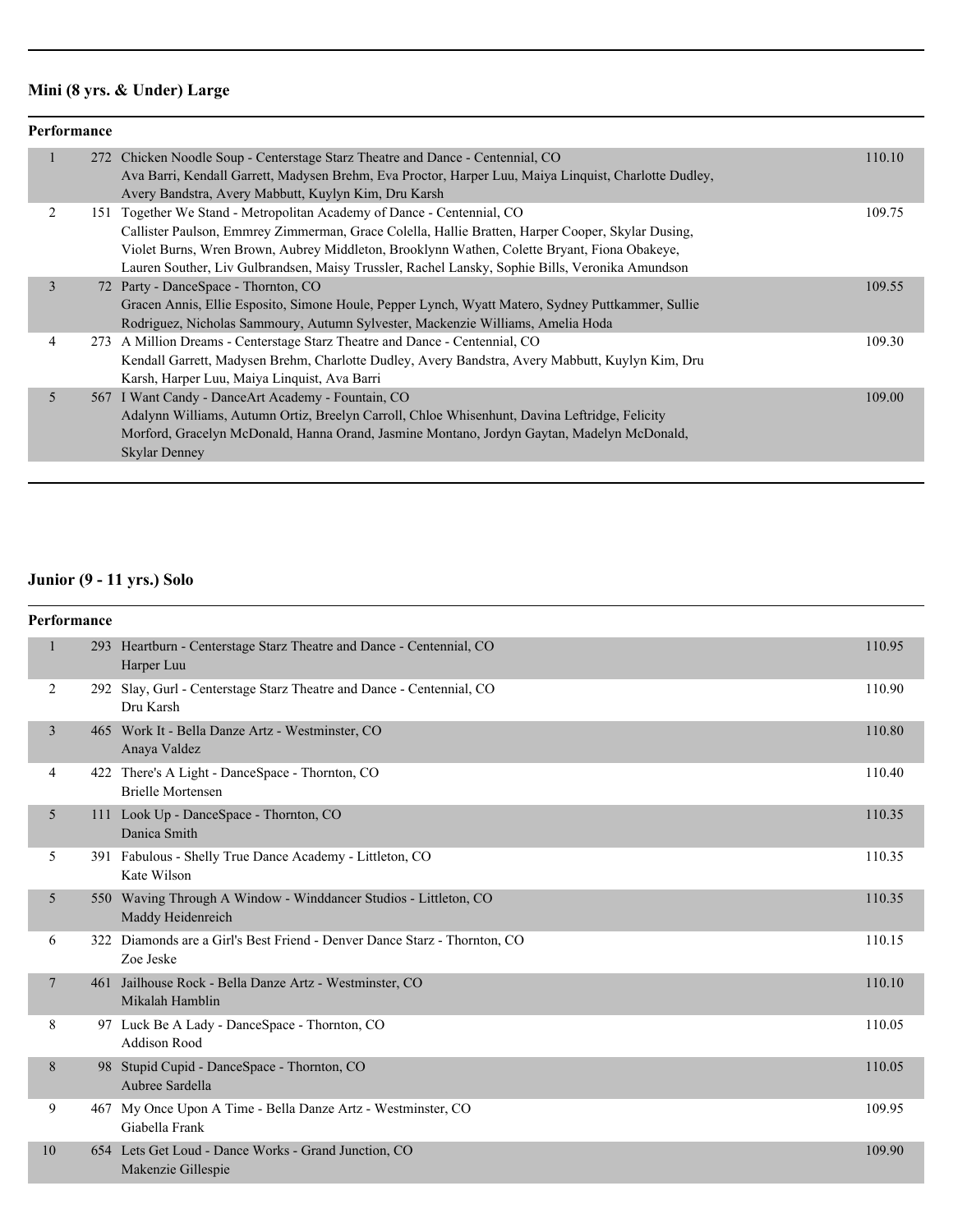#### **Advanced**

| $\mathbf{1}$   |    | 221 Breathe - Boutique Dance Academy - Castle Rock, CO<br>Elowen Lyne                   | 112.20 |
|----------------|----|-----------------------------------------------------------------------------------------|--------|
| 2              |    | 362 Ruby Blue - Boutique Dance Academy - Castle Rock, CO<br>Ellise Campbell             | 112.00 |
| $\mathfrak{Z}$ |    | 369 Over The Rainbow - Boutique Dance Academy - Castle Rock, CO<br>Riley Timmerman      | 111.50 |
| 4              |    | 187 Survive - Metropolitan Academy of Dance - Centennial, CO<br><b>Brinley Garrison</b> | 111.35 |
| 4              |    | 231 Always There - Boutique Dance Academy - Castle Rock, CO<br>Annabelle Rech           | 111.35 |
| 5              |    | 637 Nature Boy - High Attitude Dance Academy - Gunninson, CO<br>Campbell Downum         | 111.15 |
| 6              |    | 175 Mr. Pinstriped Suit - Metropolitan Academy of Dance - Centennial, CO<br>True Bowdre | 110.95 |
| 6              |    | 184 Teardrop - Metropolitan Academy of Dance - Centennial, CO<br>Leighton Detwiler      | 110.95 |
| $\tau$         |    | 464 Stuck In My Head - Bella Danze Artz - Westminster, CO<br>Lily Wiegand               | 110.80 |
| 7              |    | 616 Do It Like This - High Attitude Dance Academy - Gunninson, CO<br>Mackenzie Hicks    | 110.80 |
| 8              |    | 183 This Is Me - Metropolitan Academy of Dance - Centennial, CO<br>Sophia Moroz         | 110.75 |
| 9              | 61 | Sparkling Diamonds - Bella Danze Artz - Westminster, CO<br>Khloe Vigil                  | 110.65 |
| 10             |    | 366 That's It I Quit - Boutique Dance Academy - Castle Rock, CO<br>Kessa Filizetti      | 110.60 |
| Competitive    |    |                                                                                         |        |
| 1              |    | 128 In Roses - En Face Studios - Frederick, CO<br>Natalia Lira                          | 112.80 |
| 2              |    | 419 Light Ascending - DanceSpace - Thornton, CO<br>Leah Welihan                         | 112.75 |

#### **Junior (9 - 11 yrs.) Duet/Trio**

Camryn Burchard

| Performance    |     |                                                                                                                                       |        |
|----------------|-----|---------------------------------------------------------------------------------------------------------------------------------------|--------|
|                |     | 295 Gaga - Centerstage Starz Theatre and Dance - Centennial, CO<br>Harper Luu, Ava Barri, Dru Karsh                                   | 112.05 |
| 2              |     | 294 Hero - Centerstage Starz Theatre and Dance - Centennial, CO<br>Kuylyn Kim, Harper Luu                                             | 111.15 |
| $\overline{3}$ |     | 320 Coming in Hot - Denver Dance Starz - Thornton, CO<br>Quentin Lucas, Addisyn Watts                                                 | 110.25 |
| 4              | 318 | Shake Shake - Denver Dance Starz - Thornton, CO<br>Zoe Jeske, Samantha Moore                                                          | 110.15 |
| 5              |     | 656 Le Jazz Hot - Dance Works - Grand Junction, CO<br>Veronica Hudson, RubyJean Schulte-Barclay                                       | 110.05 |
| 6              |     | 186 Shimmy Like They Do In Paree - Metropolitan Academy of Dance - Centennial, CO<br>Skylar Dusing, Lauren Souther, Veronika Amundson | 109.95 |
| 7              |     | 430 Singin' In the Rain - Inspirations Dance Academy - Littleton, CO<br>Graysen Treadwell, Madeleine Eggleston                        | 109.80 |
| 7              | 555 | Pom Poms - The Dance Company - Scottsbluff, NE                                                                                        | 109.80 |

3 382 I'll Let It In - Shelly True Dance Academy - Littleton, CO 112.15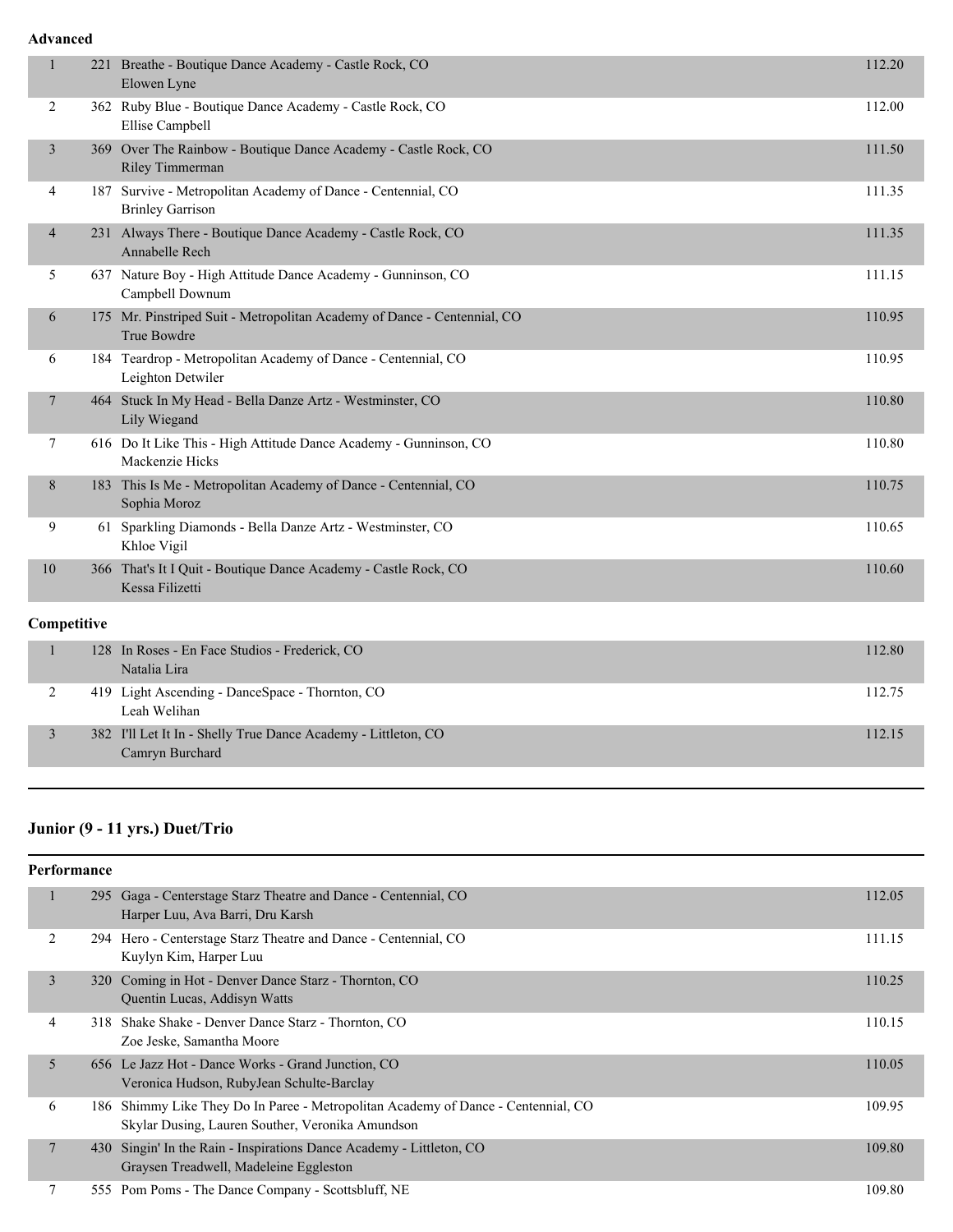|                 |     | Landry Cheloha, Harlyn Bolek, Taylor Muhr                                                                      |        |
|-----------------|-----|----------------------------------------------------------------------------------------------------------------|--------|
| 8               | 427 | Pink Moon - Inspirations Dance Academy - Littleton, CO<br>Adalyn Cain, Graysen Treadwell, Madeleine Eggleston  | 109.60 |
| 9               |     | 558 Tweedle Dee - The Dance Company - Scottsbluff, NE<br>Landry Cheloha, Harlyn Bolek, Taylor Muhr             | 109.55 |
| 9               | 562 | Colours - The Dance Company - Scottsbluff, NE<br>Harlyn Bolek, Shelby Nowatzke                                 | 109.55 |
| 10              | 428 | Sunshine - Inspirations Dance Academy - Littleton, CO<br>Adalyn Cain, Graysen Treadwell, Madeleine Eggleston   | 109.45 |
| <b>Advanced</b> |     |                                                                                                                |        |
| 1               |     | 232 Fallen - Boutique Dance Academy - Castle Rock, CO<br>Annabelle Rech, Elowen Lyne                           | 114.05 |
| 2               |     | 364 Feeling Good - Boutique Dance Academy - Castle Rock, CO<br>Ava Henderson, Ellise Campbell, Riley Timmerman | 112.65 |
| 3               | 474 | Dress - Mercury Academy of Dance - Centennial, CO<br>Aeryn Peters, Rylan Pugh, Harley Wettanen                 | 111.70 |
| 4               | 215 | Sisters - The Dance Collective - Silverthorne, CO<br>Charlie Moorefield, Taylor Moorefield                     | 110.75 |
| Competitive     |     |                                                                                                                |        |
|                 | 134 | Disco Pop - En Face Studios - Frederick, CO<br>Natalia Lira, Vanessa Lira                                      | 112.40 |

# **Junior (9 - 11 yrs.) Small**

| Performance    |  |                                                                                                                                                                                |        |
|----------------|--|--------------------------------------------------------------------------------------------------------------------------------------------------------------------------------|--------|
| 1              |  | 256 Dance With Me - Shelly True Dance Academy - Littleton, CO<br>Kate Wilson, Chloe Lawler, Jillian Pelle, Kristie Brouillette, Stella Fry, Tyley Babish                       | 110.60 |
| 2              |  | 255 Cat In the Hat - Shelly True Dance Academy - Littleton, CO<br>Kate Wilson, Chloe Lawler, Jillian Pelle, Kristie Brouillette, Stella Fry, Tyley Babish                      | 110.40 |
| 3              |  | 519 Ooh La La - Dance Dynamics - Johnstown, CO<br>Kiera Chikos, Vivien Sauer, Madison Miner, Molly Groll, Madison Grandbois, Hadlee Lowery, Kiana<br>Quintana, Sophie Harbison | 110.35 |
| 3              |  | 520 Be A Light - Dance Dynamics - Johnstown, CO<br>Sophie Harbison, Molly Groll, Madison Grandbois, Kiera Chikos, Kiana Quintana, Vivien Sauer,<br><b>Madison Miner</b>        | 110.35 |
| $\overline{4}$ |  | 71 Keep Moving - DanceSpace - Thornton, CO<br>Charlotte Maier, Wyatt Matero, Meisa Neima, Addison Rood, Nicholas Sammoury, Ashlynn Smith,<br>Amelia Hoda, Aubree Sardella      | 110.30 |
| 4              |  | 553 Open Water - The Dance Company - Scottsbluff, NE<br>Landry Cheloha, Harlyn Bolek, Taylor Muhr, Ayla Ellis, Shelby Nowatzke                                                 | 110.30 |
| 5              |  | 316 A Thousand Years - Denver Dance Starz - Thornton, CO<br>Zoe Jeske, Aven Medina, Samantha Moore, Terrence Irving, Victoria Martinez, Alexis Ortwein                         | 110.25 |
| 6              |  | 457 Rockin' Robin - Bella Danze Artz - Westminster, CO<br>Mia Nelson, Giabella Frank, Mikalah Hamblin, Anna Norloff, Anaya Valdez                                              | 110.00 |
| $\overline{7}$ |  | 234 Lost Boy - Legacy Dance Company - Rifle, CO<br>Brealyn Clark, Kylyn Morelli, Lotus Fabijanic, Maddie Fletcher, Sierra Weir, Sophie Trujillo                                | 109.90 |
| 8              |  | 456 Let's Get Loud - Bella Danze Artz - Westminster, CO<br>Anaya Valdez, Anna Norloff, Giabella Frank, Mia Nelson, Mikalah Hamblin                                             | 109.85 |
| 9              |  | 459 Boots - Bella Danze Artz - Westminster, CO<br>Anna Norloff, Anaya Valdez, Giabella Frank, Mia Nelson, Mikalah Hamblin, Lilian Parsons                                      | 109.75 |
| 10             |  | 458 Flashlight - Bella Danze Artz - Westminster, CO<br>Anna Norloff, Mia Nelson, Giabella Frank, Mikalah Hamblin                                                               | 109.50 |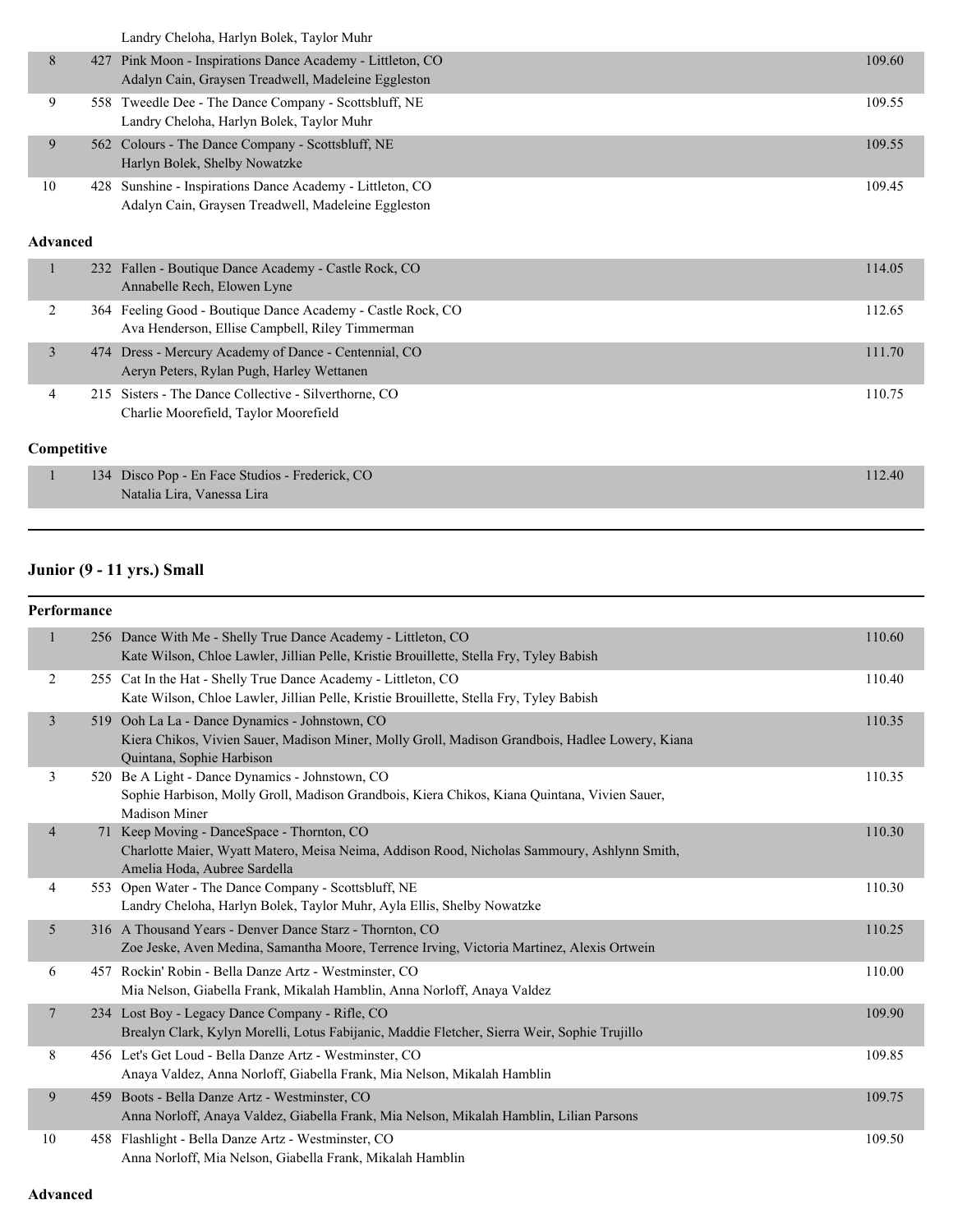|    | 158 Cosmic Love - Metropolitan Academy of Dance - Centennial, CO<br>True Bowdre, Leighton Detwiler, Callie Kasten, Kyra McDonald, Sophia Moroz, Stella Pfaff, Adeline<br><b>Biles</b>                                    | 111.25 |
|----|--------------------------------------------------------------------------------------------------------------------------------------------------------------------------------------------------------------------------|--------|
| 2  | 280 I'll Be Watching You - Centerstage Starz Theatre and Dance - Centennial, CO<br>Samara Garrett, Giavonna Caruso, Lillian McCarty, Makayla Sakach, Anna Fry, Maya Seay, Reese<br>Kelley, Sofia Saldana, Avery Ferguson | 111.15 |
| 3  | 155 Can You Do This - Metropolitan Academy of Dance - Centennial, CO<br>Leighton Detwiler, Sophia Moroz, Stella Pfaff, True Bowdre, Adeline Biles, Callie Kasten, Kyra<br>McDonald                                       | 111.05 |
| 3  | 157 Lean On Me - Metropolitan Academy of Dance - Centennial, CO<br>Leighton Detwiler, Sophia Moroz, Stella Pfaff, True Bowdre, Adeline Biles, Callie Kasten, Kyra<br>McDonald                                            | 111.05 |
| 4  | 571 Steve - Dance Art Academy - Fountain, CO<br>Skylar Denney, Adalynn Williams, Natalie Adkins, EmmyJo Williams                                                                                                         | 111.00 |
| 5. | 159 Dum Dum - Metropolitan Academy of Dance - Centennial, CO<br>Leighton Detwiler, Sophia Moroz, Stella Pfaff, True Bowdre, Adeline Biles, Callie Kasten, Kyra<br>McDonald                                               | 110.70 |
| 6  | 156 Trashin The Camp - Metropolitan Academy of Dance - Centennial, CO<br>Leighton Detwiler, Sophia Moroz, Stella Pfaff, True Bowdre, Callie Kasten, Kyra McDonald, Adeline<br><b>Biles</b>                               | 110.30 |
|    |                                                                                                                                                                                                                          |        |

#### **Junior (9 - 11 yrs.) Large**

|             | Performance |                                                                                                      |        |
|-------------|-------------|------------------------------------------------------------------------------------------------------|--------|
|             |             | 77 Gone, Gone, Gone - DanceSpace - Thornton, CO                                                      | 111.65 |
|             |             | Sloane Bacon, Austen Moody, Valentina Sifontes, Danica Smith, Lily Spinner, Lily Yates, Anneliese    |        |
|             |             | Meyers, Chandler Christiansen, Brielle Mortensen, Ella Fund, Karson Hanna, Sabrina Merrion           |        |
| 2           |             | 78 Black and Gold - DanceSpace - Thornton, CO                                                        | 110.25 |
|             |             | Sloane Bacon, Kathryn Pierce, Valentina Sifontes, Danica Smith, Lily Spinner, Chandler Christiansen, |        |
|             |             | Brielle Mortensen, Ella Fund, Violet Singleton, Zach Hoda, Karson Hanna                              |        |
| 3           |             | 455 Girls - Bella Danze Artz - Westminster, CO                                                       | 110.05 |
|             |             | Anaya Valdez, Anna Norloff, Catherine Harroun, Delaney Smock, Lilian Parsons, Maci Peterson, Pilar   |        |
|             |             | Gonzalez, Ava Rondinelli, Giabella Frank, Mia Nelson, Mikalah Hamblin                                |        |
| 4           |             | 150 Beethoven Day - Metropolitan Academy of Dance - Centennial, CO                                   | 109.65 |
|             |             | Hallie Bratten, Wren Brown, Aubrey Middleton, Brooklynn Wathen, Colette Bryant, Fiona Obakeye,       |        |
|             |             | Lauren Souther, Liv Gulbrandsen, Maisy Trussler, Rachel Lansky, Sophie Bills, Veronika Amundson      |        |
| 5           |             | 192 The Mirror - Metropolitan Academy of Dance - Centennial, CO                                      | 109.60 |
|             |             | Hallie Bratten, Wren Brown, Aubrey Middleton, Brooklynn Wathen, Colette Bryant, Fiona Obakeye,       |        |
|             |             | Lauren Souther, Liv Gulbrandsen, Maisy Trussler, Rachel Lansky, Sophie Bills, Veronika Amundson      |        |
| Competitive |             |                                                                                                      |        |

|  | 282 Les Poissons - Centerstage Starz Theatre and Dance - Centennial, CO                              | 111.95 |
|--|------------------------------------------------------------------------------------------------------|--------|
|  | Kyla Ceilley, Samara Garrett, Lyla Bunjer, Ella Anderson, Giavonna Caruso, Makayla Sakach, Anna Fry, |        |
|  | Maylin DeRose, Maya Seay, Abby Poznanovic, Tyler Poznanovic, Sophie Wright, Brooke Dawson            |        |

## **Junior (9 - 11 yrs.) Production**

### **Advanced**

| 171 What About Us - Metropolitan Academy of Dance - Centennial, CO                                       | 111.40 |
|----------------------------------------------------------------------------------------------------------|--------|
| Veronika Amundson, Spenser Bowdre, True Bowdre, Wren Brown, Grace Colella, Leighton Detwiler,            |        |
| Skylar Dusing, Rachel Ebbeler, Brinley Garrison, Callie Kasten, Olivia Lyons, Kyra McDonald, Sophia      |        |
| Moroz, Callister Paulson, Genevieve Paulson, Stella Pfaff, Victoria Ritchey, Angelina Ronan, Inga Sloss, |        |
| Addison Stuart, Maisy Trussler, Brooklynn Wathen                                                         |        |
|                                                                                                          |        |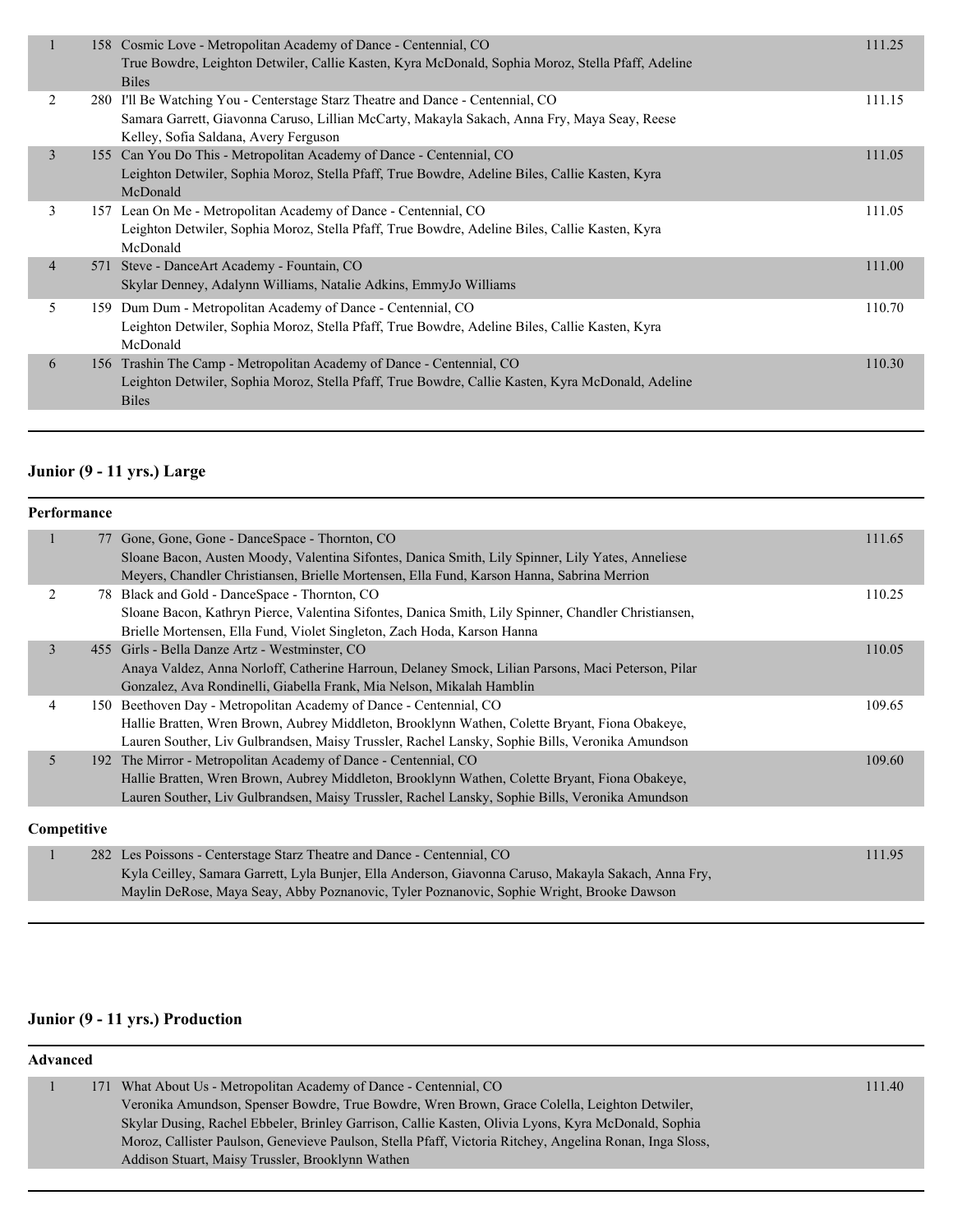## **Teen (12 - 14 yrs.) Solo**

|                 | Performance |                                                                                       |        |
|-----------------|-------------|---------------------------------------------------------------------------------------|--------|
| $\mathbf{1}$    |             | 113 Monday Blues - DanceSpace - Thornton, CO<br>Izzy Hubbart                          | 113.45 |
| 2               |             | 541 Life Begins - Dance Dynamics - Johnstown, CO<br><b>Parker Stratton</b>            | 113.10 |
| 3               |             | 267 Bad Thriller - Candy's Dance Academy - Fort Morgan, CO<br>Cox Elizabeth           | 113.00 |
| 4               |             | 103 Walking On Air - DanceSpace - Thornton, CO<br>Taylor Kopatz                       | 112.90 |
| 4               |             | 200 Nothin' Like This Before - The Dance Collective - Silverthorne, CO<br>Nadia Ilano | 112.90 |
| 5               |             | 91 Clap Clap - DanceSpace - Thornton, CO<br>Geneva Hargrave                           | 112.80 |
| 5               |             | 100 Thumbs - DanceSpace - Thornton, CO<br>Emma Prestwich                              | 112.80 |
| 6               |             | 27 Girl's Gotta - Grace Studios - Broomfield, CO<br>Chanel Trujillo                   | 112.70 |
| 7               |             | 106 Uh Huh - DanceSpace - Thornton, CO<br>Kelsey Ayars                                | 112.55 |
| 7               |             | 534 Finding Beauty - Dance Dynamics - Johnstown, CO<br>Haley Mayer                    | 112.55 |
| 8               |             | 102 All Again - DanceSpace - Thornton, CO<br>Kori McDonald                            | 112.50 |
| 9               |             | 201 Hustle - The Dance Collective - Silverthorne, CO<br>Stella Dennis                 | 112.45 |
| 10              |             | 261 2 Step - Candy's Dance Academy - Fort Morgan, CO<br>Martinez Anabel               | 112.40 |
| 10              |             | 437 Hold On - Inspirations Dance Academy - Littleton, CO<br>Courtney Kucinski         | 112.40 |
| <b>Advanced</b> |             |                                                                                       |        |
| 1               |             | 533 Go - Dance Dynamics - Johnstown, CO<br>Abby Leibman                               | 114.70 |
| 1               |             | 674 Broken - Dance Works - Grand Junction, CO<br>Paityn Grant                         | 114.70 |
| $\overline{2}$  |             | 130 Do You? - En Face Studios - Frederick, CO<br>Olivia Aragon                        | 114.55 |
| 3               |             | 32 Don't Rain On My Parade - Grace Studios - Broomfield, CO<br>Katie Rainey           | 114.10 |
| $\mathfrak{Z}$  |             | 442 The Other - Inspirations Dance Academy - Littleton, CO<br>Maddie Ryan             | 114.10 |
| 3               |             | 491 Scandal - Act Two Studios - Cheyenne, WY<br>Rhonwen Sutton                        | 114.10 |
| 4               |             | 643 Nightshade - High Attitude Dance Academy - Gunninson, CO<br><b>Finley Downum</b>  | 114.00 |
| 5               |             | 539 Not About Angels - Dance Dynamics - Johnstown, CO<br>Juliette Sauer               | 113.95 |
| 6               |             | 99 Hollow - DanceSpace - Thornton, CO<br>Adrianna Black                               | 113.85 |
| 7               |             | 197 If Only - The Dance Collective - Silverthorne, CO                                 | 113.75 |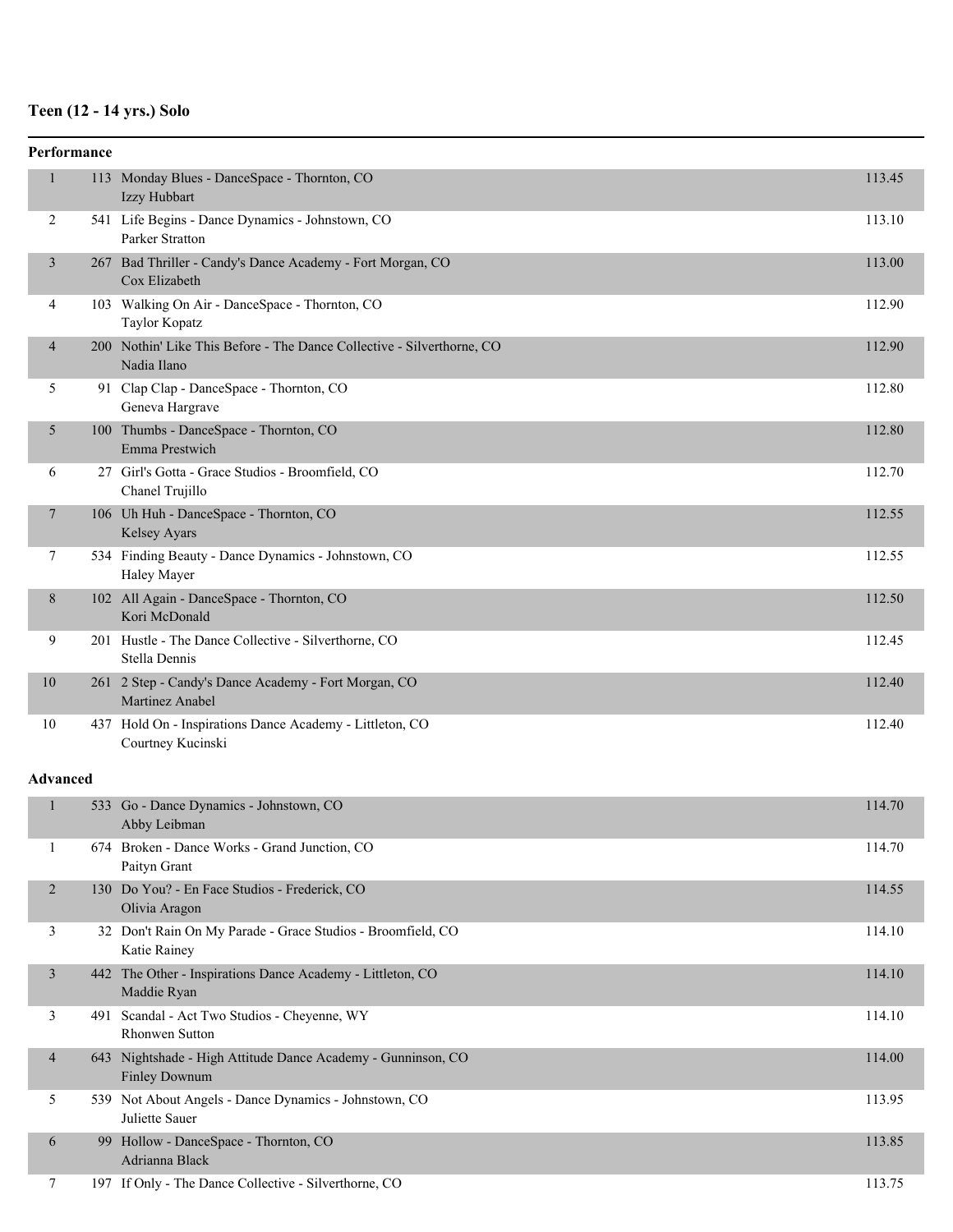| Aniava Brenner |
|----------------|
|                |

| 8           |     | 181 Control - Metropolitan Academy of Dance - Centennial, CO<br><b>Adeline Biles</b> | 113.70 |
|-------------|-----|--------------------------------------------------------------------------------------|--------|
| 8           |     | 530 I Found - Dance Dynamics - Johnstown, CO<br>Audrey Vulk                          | 113.70 |
| 9           | 379 | Glamorous - Shelly True Dance Academy - Littleton, CO<br>Bella Roybal                | 113.65 |
| 9           |     | 423 American Girl - Grace Studios - Broomfield, CO<br>Kira Chiang                    | 113.65 |
| 9           |     | 531 Near Light - Dance Dynamics - Johnstown, CO<br>Karly Chikos                      | 113.65 |
| 10          |     | 393 Lost Till I Found You - Shelly True Dance Academy - Littleton, CO<br>Lily Mack   | 113.60 |
| 10          |     | 612 Cupid Variation - High Attitude Dance Academy - Gunninson, CO<br>Lexi Sawyer     | 113.60 |
| Competitive |     |                                                                                      |        |

#### 1 404 Twist Your Body - Shelly True Dance Academy - Littleton, CO 116.50 Sophia Bui 2 343 Another One Bites the Dust - Denver Dance Starz - Thornton, CO 116.45 Bailey Moore 367 Unchained Melody - Boutique Dance Academy - Castle Rock, CO 116.35 Kayla Filizetti 4 347 Skinny Love - Centerstage Starz Theatre and Dance - Centennial, CO 116.20 Lyla Bunjer 4 694 City Lights - DanceSpace - Thornton, CO 116.20 Charlie Hoeft 5 129 Greim - En Face Studios - Frederick, CO 115.75 Vanessa Lira 5 640 Talisman - High Attitude Dance Academy - Gunninson, CO 115.75 Cameron Meuewsen 6 306 Hold On - Centerstage Starz Theatre and Dance - Centennial, CO 115.60 Hailey Chang 7 131 Let Me Follow - En Face Studios - Frederick, CO 115.55 Abigail Hageman 8 179 Set You Free - Metropolitan Academy of Dance - Centennial, CO 115.35 Campbell Kuykendall 9 641 Tilted - High Attitude Dance Academy - Gunninson, CO 115.30 Olivia Neyman 10 348 Falling Apart - Centerstage Starz Theatre and Dance - Centennial, CO 115.10 Sophie Wright

#### **Teen (12 - 14 yrs.) Duet/Trio**

| Performance |   |  |                                                                                                     |        |
|-------------|---|--|-----------------------------------------------------------------------------------------------------|--------|
|             |   |  | 436 Got It In You - Inspirations Dance Academy - Littleton, CO<br>Bridget Frakes, Courtney Kucinski | 112.30 |
|             |   |  | 319 Strut - Denver Dance Starz - Thornton, CO<br>Ivory Alfaro, Addison Goering                      | 112.25 |
|             | 3 |  | 212 Red Arrow - The Dance Collective - Silverthorne, CO.<br>Delaney Henning, Stella Dennis          | 112.20 |
|             |   |  | 557 Winter Song - The Dance Company - Scottsbluff, NE<br>Ayla Ellis, Shelby Nowatzke                | 112.20 |
|             | 4 |  | 211 Pop Shake Bounce - The Dance Collective - Silverthorne, CO                                      | 112.15 |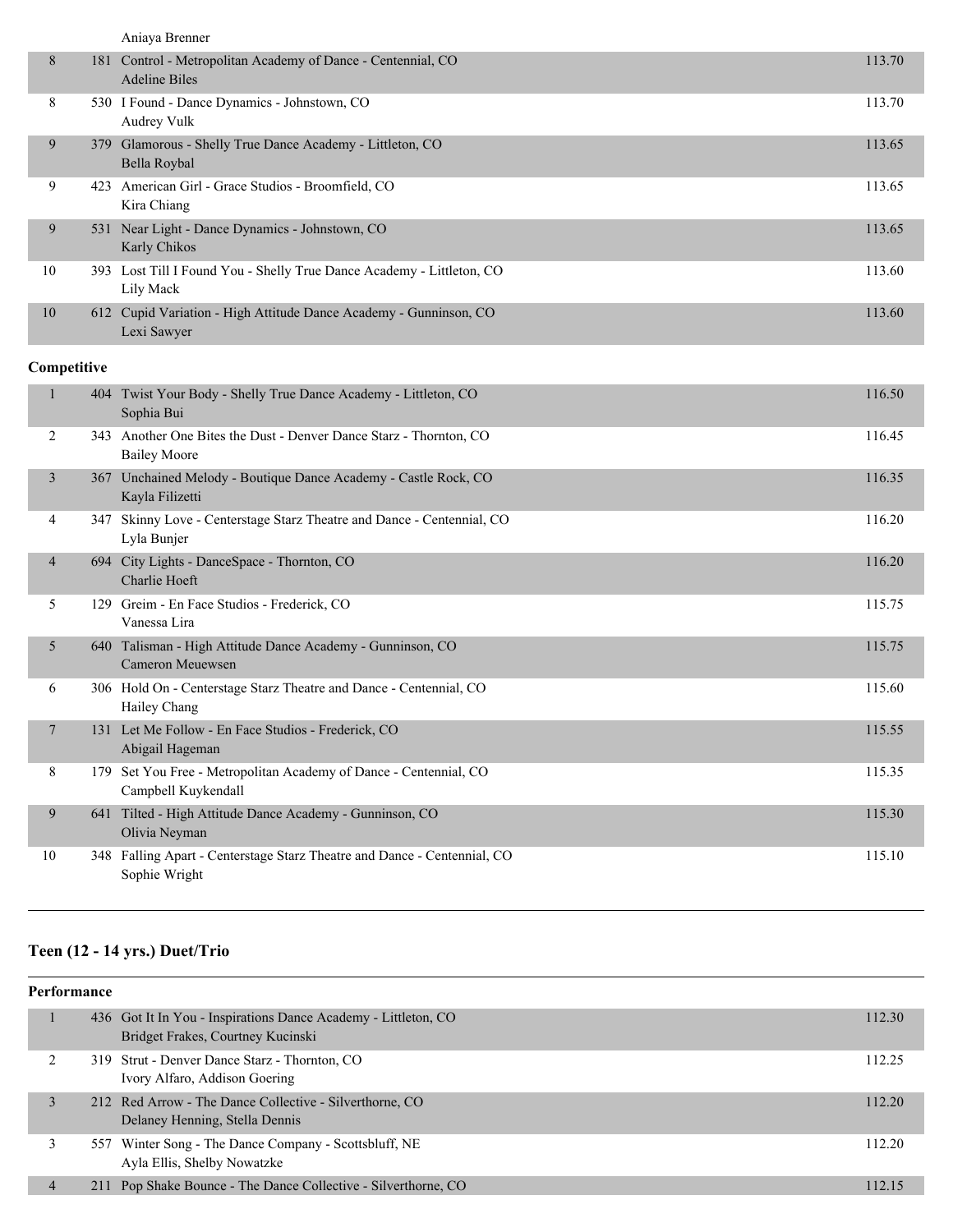|                         |     | Stella Dennis, Nadia Ilano                                                                                                       |        |
|-------------------------|-----|----------------------------------------------------------------------------------------------------------------------------------|--------|
| 5                       |     | 506 Rescue - 28th Avenue Dance Studio - Torrington, WY                                                                           | 112.10 |
|                         |     | Larkin Tessa, Martinez Avyanna                                                                                                   |        |
| 6                       |     | 321 Kindly Calm me Down - Denver Dance Starz - Thornton, CO<br>Ashley Fabiano, Aidenne Dietel                                    | 111.90 |
| 6                       |     | 559 Celtic Tiger - The Dance Company - Scottsbluff, NE<br>Ayla Ellis, Shelby Nowatzke                                            | 111.90 |
| 6                       |     | 563 Don't You Worry Child - The Dance Company - Scottsbluff, NE<br>Ayla Ellis, Shelby Nowatzke                                   | 111.90 |
| 7                       |     | 560 I Love Rock N Roll - The Dance Company - Scottsbluff, NE<br>Ayla Ellis, Shelby Nowatzke                                      | 111.85 |
| 8                       |     | 505 Salvation - 28th Avenue Dance Studio - Torrington, WY<br>Clarke Madyn, Dugger Audrina                                        | 111.80 |
| 9                       |     | 561 Be Our Guest - The Dance Company - Scottsbluff, NE<br>Ayla Ellis, Shelby Nowatzke                                            | 111.70 |
| 10                      |     | 469 Hit and Run - Dance Academy - Lone Tree, CO<br>Emma Polites, Heaven Brewer                                                   | 111.35 |
| <b>Advanced</b>         |     |                                                                                                                                  |        |
| $\mathbf{1}$            |     | 22 Brown Eyed Girl - Grace Studios - Broomfield, CO<br>Devin Prestwich, Georgie Sinkey                                           | 116.05 |
| 2                       |     | 411 Poke It Out - Shelly True Dance Academy - Littleton, CO<br>Becca Brockmeier, Lily Mack, Mady Mack                            | 115.60 |
| $\overline{\mathbf{3}}$ |     | 325 Still Standing - Denver Dance Starz - Thornton, CO<br>Gabe Miller, Aubrie Kendrick                                           | 114.25 |
| 4                       |     | 50 Say My Name - Grace Studios - Broomfield, CO<br>Gracie Hiegel, Kira Chiang                                                    | 113.85 |
| 5                       |     | 182 Mamma Always Told Me - Metropolitan Academy of Dance - Centennial, CO<br>Spenser Bowdre, Payton Klomp                        | 113.70 |
| 6                       |     | 412 Womanizer - Shelly True Dance Academy - Littleton, CO<br>Riley Shields, Bella Roybal                                         | 113.65 |
| 7                       |     | 425 Someday Soon - Inspirations Dance Academy - Littleton, CO<br>Maddie Ryan, Liliana Kruglet                                    | 113.50 |
| 8                       |     | 548 Turn Back Time - Winddancer Studios - Littleton, CO<br>Maddy Heidenreich, Amelia Elfman                                      | 113.45 |
| 9                       | 433 | This Beat is Illegally Good - Inspirations Dance Academy - Littleton, CO<br>Courtney Kucinski, Maddie Ryan, Liliana Kruglet      | 113.15 |
| 9                       |     | 473 What Have I Done - Mercury Academy of Dance - Centennial, CO<br>Poppy Brown, Ninna Lombardi                                  | 113.15 |
| 10                      |     | 413 Me Too - Shelly True Dance Academy - Littleton, CO<br>Hazel Lundgren, Ali Seele, Norah Mackey                                | 113.10 |
| Competitive             |     |                                                                                                                                  |        |
| $\mathbf{1}$            |     | 408 My War Is Over - Shelly True Dance Academy - Littleton, CO<br>Camryn Burchard, Libby Strott, Jessica Brouillette             | 116.20 |
| $\overline{2}$          |     | 300 Take a Look at Me Now - Centerstage Starz Theatre and Dance - Centennial, CO<br>Arielle Bash, Hailey Chang                   | 115.55 |
| 3                       |     | 135 Sleepwalking - En Face Studios - Frederick, CO<br>Olivia Aragon, Vanessa Lira, Shelby Larsen                                 | 115.45 |
| 4                       |     | 298 Bestiez for tha Restiez - Centerstage Starz Theatre and Dance - Centennial, CO<br>Marleigh Nelson, Lyla Bunjer, Cassie Abano | 115.25 |

|  | Marieigh Neison, Lyra Bunjer, Cassie Abano                          |        |
|--|---------------------------------------------------------------------|--------|
|  | 338 This Mountain - Denver Dance Starz - Thornton, CO               | 115.15 |
|  | Liliana Stavrevski, Izabella Shero                                  |        |
|  | 409 Something Like This - Shelly True Dance Academy - Littleton, CO | 114.90 |
|  | Davayah Perea, Maria Zamora                                         |        |
|  | 365 Sister - Boutique Dance Academy - Castle Rock, CO               | 114.45 |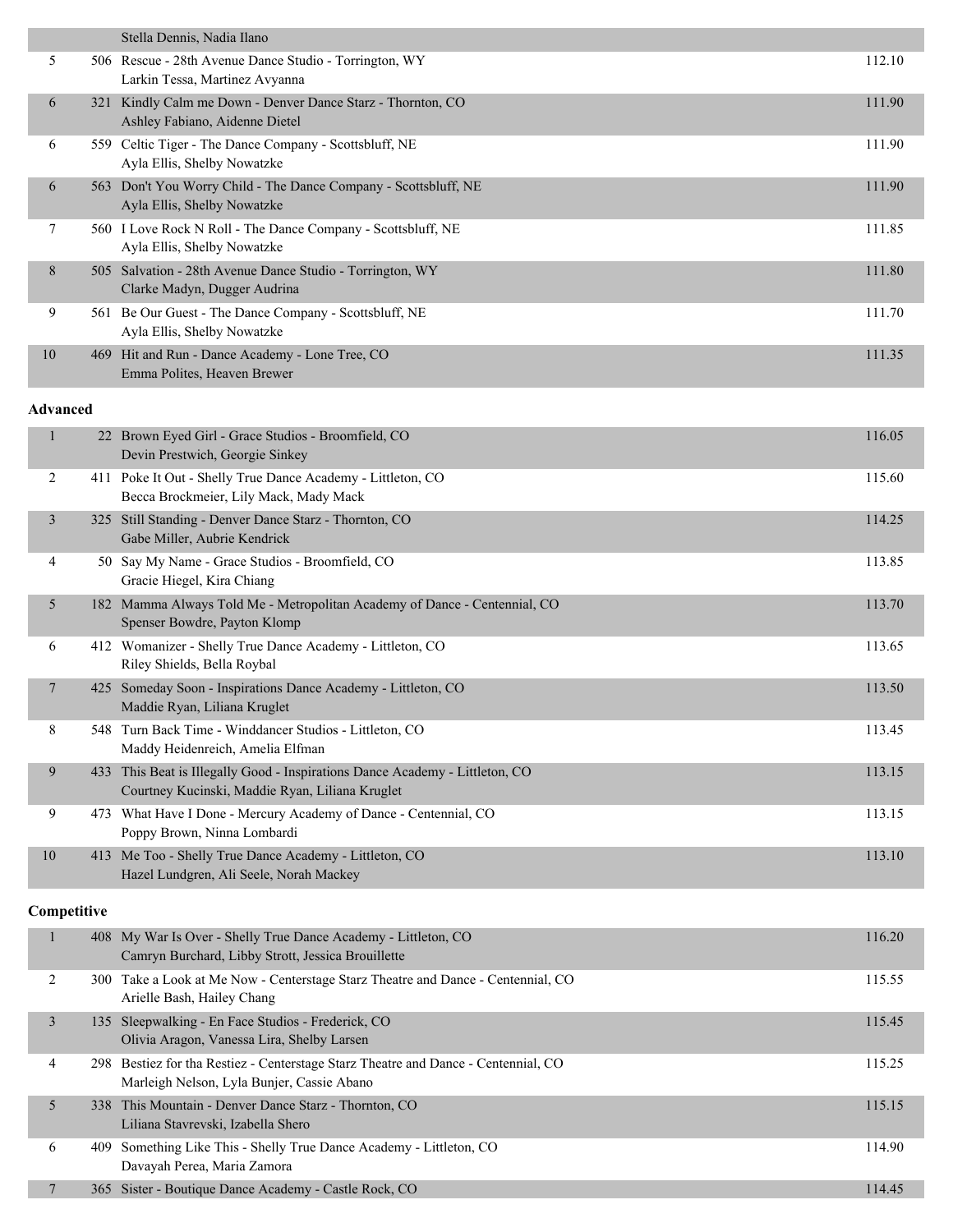|    | Kessa Filizetti, Kayla Filizetti                                                                              |        |
|----|---------------------------------------------------------------------------------------------------------------|--------|
|    | 410 My Prerogative - Shelly True Dance Academy - Littleton, CO<br>Emma Winslow, Sophie Ficsor, Alina Kuruvila | 114.25 |
|    | 136 All The Things Lost - En Face Studios - Frederick, CO<br>Brynn Koger, Abigail Hageman                     | 114.10 |
| 10 | 337 Body - Denver Dance Starz - Thornton, CO<br>Bailey Moore, Kaitlyn Sanchez                                 | 113.70 |

## **Teen (12 - 14 yrs.) Small**

|                 | Performance |                                                                                                                                                                                                                                                                                                                                                                                                                                                                                                                                                                                                                                                                                     |        |
|-----------------|-------------|-------------------------------------------------------------------------------------------------------------------------------------------------------------------------------------------------------------------------------------------------------------------------------------------------------------------------------------------------------------------------------------------------------------------------------------------------------------------------------------------------------------------------------------------------------------------------------------------------------------------------------------------------------------------------------------|--------|
| $\mathbf{1}$    |             | 317 Live in Living Color - Denver Dance Starz - Thornton, CO<br>Addisyn Watts, Aubrie Kendrick, Gabe Miller, Aidenne Dietel                                                                                                                                                                                                                                                                                                                                                                                                                                                                                                                                                         | 112.95 |
| 2               |             | 76 Here It Goes Again - DanceSpace - Thornton, CO<br>Peyton Cody, Cedar Jensen, Kori McDonald, Kathryn Pierce, Violet Singleton, Zach Hoda, Karson<br>Hanna, Zoe Garcia                                                                                                                                                                                                                                                                                                                                                                                                                                                                                                             | 112.75 |
| $\mathfrak{Z}$  |             | 435 Oriental Uno - Inspirations Dance Academy - Littleton, CO<br>Courtney Kucinski, Grace Kruglet, Jackey Alvaro, Bridget Frakes, Tatum Jackson, Keira Esgro                                                                                                                                                                                                                                                                                                                                                                                                                                                                                                                        | 112.45 |
| 4               |             | 431 Life On Mars - Inspirations Dance Academy - Littleton, CO<br>Courtney Kucinski, Grace Kruglet, Jackey Alvaro, Bridget Frakes, Keira Esgro, Tatum Jackson                                                                                                                                                                                                                                                                                                                                                                                                                                                                                                                        | 112.35 |
| 5               |             | 153 Pennies From Heaven - Metropolitan Academy of Dance - Centennial, CO<br>Imaleh Hill, Sophia Stansbury, Ariel Burns, Olivia Lyons, Victoria Ritchey, Inga Sloss, Charlie Tetzloff                                                                                                                                                                                                                                                                                                                                                                                                                                                                                                | 111.50 |
| 6               |             | 152 Maneater - Metropolitan Academy of Dance - Centennial, CO<br>Ariel Burns, Amaya Hill, Olivia Lyons, Victoria Ritchey, Charlie Tetzloff, Imaleh Hill, Sophia Stansbury                                                                                                                                                                                                                                                                                                                                                                                                                                                                                                           | 111.15 |
| $\overline{7}$  |             | 154 Ice Cream Paint Job - Metropolitan Academy of Dance - Centennial, CO<br>Imaleh Hill, Sophia Stansbury, Veronika Amundson, Ariel Burns, Olivia Lyons, Victoria Ritchey, Charlie<br>Tetzloff                                                                                                                                                                                                                                                                                                                                                                                                                                                                                      | 110.90 |
| <b>Advanced</b> |             |                                                                                                                                                                                                                                                                                                                                                                                                                                                                                                                                                                                                                                                                                     |        |
| $\mathbf{1}$    |             | 251 Man Listen - Shelly True Dance Academy - Littleton, CO<br>Autymn Fiori, Becca Brockmeier, Lily Mack, Mady Mack, Tuli Smith, Bella Roybal, Emily Krusko                                                                                                                                                                                                                                                                                                                                                                                                                                                                                                                          | 114.85 |
| 2               |             | 515 Finding Hope - Dance Dynamics - Johnstown, CO<br>Madeline Sansone, Karly Chikos, Hope Mayer, Courtney Hanna, Abby Leibman, Parker Stratton, Nariah<br>Stanley, Molly Cole, Juliette Sauer                                                                                                                                                                                                                                                                                                                                                                                                                                                                                       | 114.65 |
| $\overline{3}$  |             | 253 Transylvania Mania - Shelly True Dance Academy - Littleton, CO<br>Norah Mackey, Kate Wilson, Ari Brainard, Gabbi Jaramillo, Lexi Pagliasotti, Emily Krusko, Hazel<br>$\Omega^*$ $\overline{\Omega}$ $\overline{\Omega}$ $\overline{\Omega}$ $\overline{\Omega}$ $\overline{\Omega}$ $\overline{\Omega}$ $\overline{\Omega}$ $\overline{\Omega}$ $\overline{\Omega}$ $\overline{\Omega}$ $\overline{\Omega}$ $\overline{\Omega}$ $\overline{\Omega}$ $\overline{\Omega}$ $\overline{\Omega}$ $\overline{\Omega}$ $\overline{\Omega}$ $\overline{\Omega}$ $\overline{\Omega}$ $\overline{\Omega}$ $\overline{\Omega}$ $\overline{\Omega}$ $\overline{\Omega}$ $\overline{\Omega}$ | 114.50 |

|   |     | Norah Mackey, Kate Wilson, Ari Brainard, Gabbi Jaramillo, Lexi Pagliasotti, Emily Krusko, Hazel     |        |
|---|-----|-----------------------------------------------------------------------------------------------------|--------|
|   |     | Lundgren, Olivia Manzanares, Ali Seele                                                              |        |
| 4 |     | 518 Angels - Dance Dynamics - Johnstown, CO                                                         | 114.35 |
|   |     | Karly Chikos, Addison Ebel, Charlotte Farrenkopf, Haley Mayer, London Clark, Nariah Stanley, Parker |        |
|   |     | Stratton, Molly Cole                                                                                |        |
| 5 |     | 254 Hips Don't Lie - Shelly True Dance Academy - Littleton, CO                                      | 114.15 |
|   |     | Norah Mackey, Kate Wilson, Emily Krusko, Hazel Lundgren, Olivia Manzanares, Ali Seele, Gabbi        |        |
|   |     | Jaramillo, Lexi Pagliasotti, Ari Brainard                                                           |        |
| 6 |     | 84 GaGa - DanceSpace - Thornton, CO                                                                 | 114.10 |
|   |     | Taylor Kopatz, Breanna Razo, Adrianna Black, Cedar Jensen, Mariah Losasso, Kori McDonald, Emma      |        |
|   |     | Prestwich, Katie Rhudy, Kelsey Ayars                                                                |        |
| 7 |     | 513 Get Away - Dance Dynamics - Johnstown, CO                                                       | 113.85 |
|   |     | Abby Leibman, Cassidy Almgren, Nariah Stanley, Parker Stratton, Audrey Vulk, Molly Cole             |        |
| 8 | 443 | Slow Up - Inspirations Dance Academy - Littleton, CO                                                | 113.75 |
|   |     | Maddie Ryan, Liliana Kruglet, Leona LaFord, Kaya Dasbach                                            |        |
| 9 |     | 64 The Corner - Bella Danze Artz - Westminster, CO                                                  | 113.40 |
|   |     | Payton Hufford, Khloe Vigil, Reese Evans, Isabella Koelmel, Lily Wiegand                            |        |
| 9 |     | 360 The Roaring 20's - Mercury Academy of Dance - Centennial, CO                                    | 113.40 |
|   |     | Danielle Wilhelm, Poppy Brown, Liberty Childers, Harley Wettanen, Ninna Lombardi, Ashlyn Rovner     |        |
|   |     |                                                                                                     |        |
| 9 | 686 | Glitter - Inspirations Dance Academy - Littleton, CO                                                | 113.40 |
|   |     | Grace Kruglet, Kaya Dasbach, Maddie Ryan, Leona LaFord, Liliana Kruglet, Sophie Hannum              |        |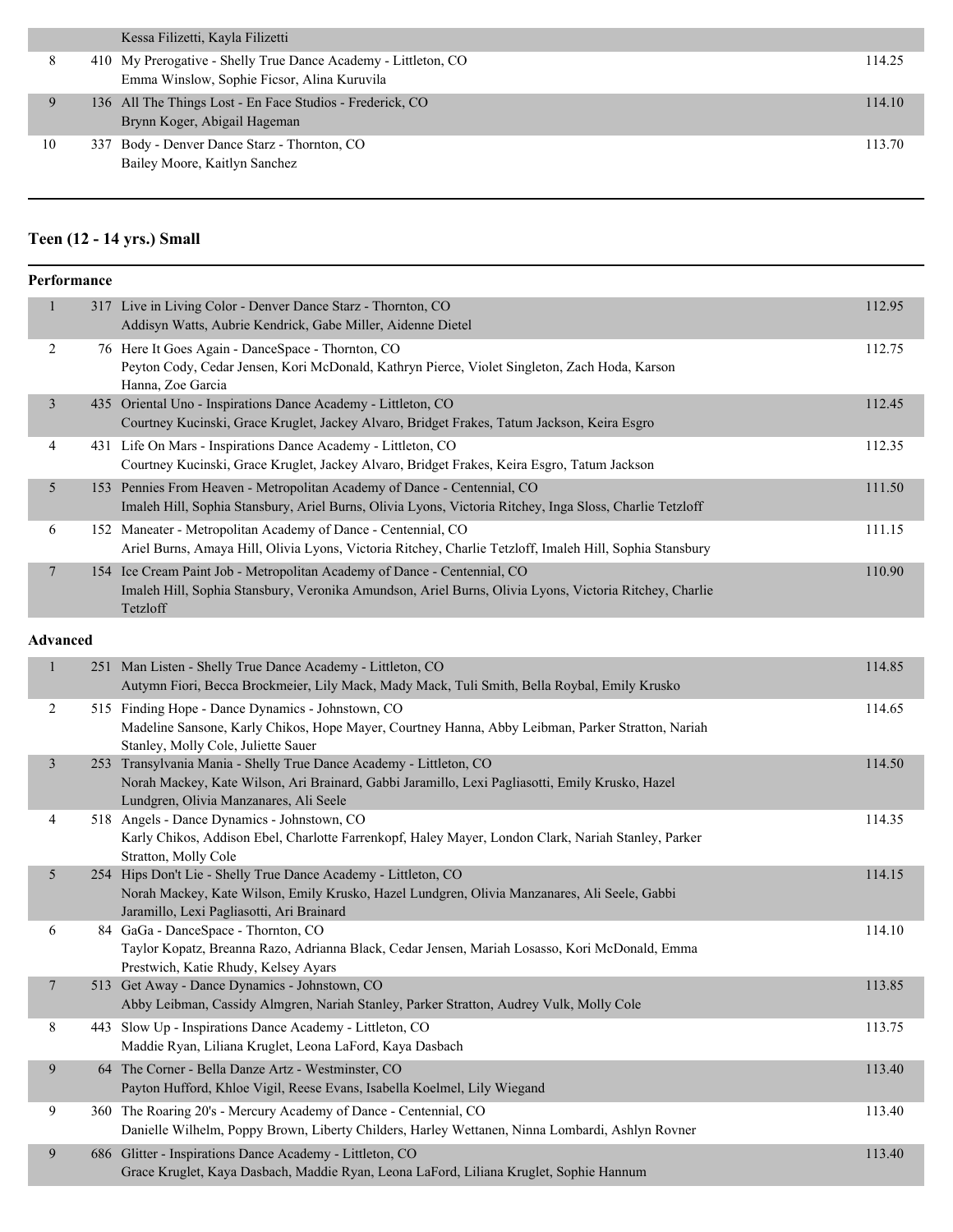| 10          |     | 424 Burn The House - Inspirations Dance Academy - Littleton, CO<br>Grace Kruglet, Leona LaFord, Liliana Kruglet, Maddie Ryan, Kaya Dasbach, Sophie Hannum                                                             | 113.35 |  |  |
|-------------|-----|-----------------------------------------------------------------------------------------------------------------------------------------------------------------------------------------------------------------------|--------|--|--|
| Competitive |     |                                                                                                                                                                                                                       |        |  |  |
|             |     | 245 Love You Did Me Wrong - Shelly True Dance Academy - Littleton, CO<br>Davayah Perea, Camryn Burchard, Maria Zamora, Bella Webster, Emma Winslow, Libby Strott, Sophie<br>Ficsor, Sofia Nguyen, Jessica Brouillette | 116.75 |  |  |
| 2           |     | 246 Haunted Mansion - Shelly True Dance Academy - Littleton, CO<br>Alina Kuruvila, Sofia Nguyen, Avery Lehrke, Ashlyn Weisbender, Camryn Burchard, Emma Winslow,<br>Libby Strott, Sophie Ficsor, Jessica Brouillette  | 116.25 |  |  |
| 3           | 277 | Look - Centerstage Starz Theatre and Dance - Centennial, CO<br>Kayla Cudennec, Marleigh Nelson, Kyliah Pyke, Lyla Bunjer, Sophie Wright                                                                               | 115.75 |  |  |
| 4           |     | 278 Control - Centerstage Starz Theatre and Dance - Centennial, CO<br>Marleigh Nelson, Lyla Bunjer, Emma Farish, Mackenzie Farish, Brooke Dawson                                                                      | 115.35 |  |  |
| 5           |     | 139 Like That - En Face Studios - Frederick, CO<br>Shelby Larsen, Brynn Koger, Abigail Hageman, Vanessa Lira, Olivia Aragon, Natalia Lira                                                                             | 115.15 |  |  |
| 6           |     | 138 Give Us A Little Love - En Face Studios - Frederick, CO<br>Shelby Larsen, Brynn Koger, Abigail Hageman, Vanessa Lira, Olivia Aragon, Natalia Lira                                                                 | 115.10 |  |  |
| $\tau$      |     | 137 Life Size Ghosts - En Face Studios - Frederick, CO<br>Shelby Larsen, Brynn Koger, Abigail Hageman, Vanessa Lira, Olivia Aragon, Natalia Lira                                                                      | 115.05 |  |  |
| 8           |     | 140 Ayy Macarena - En Face Studios - Frederick, CO<br>Shelby Larsen, Brynn Koger, Abigail Hageman, Vanessa Lira, Olivia Aragon, Natalia Lira                                                                          | 115.00 |  |  |
| 9           |     | 354 Panic - Mercury Academy of Dance - Centennial, CO<br>Poppy Brown, Ninna Lombardi, Hasseit Bekele, Mishaye Thumbiran, Danielle Wilhelm                                                                             | 114.80 |  |  |
| 10          |     | 361 Black on Black - Mercury Academy of Dance - Centennial, CO<br>Poppy Brown, Liberty Childers, Danielle Wilhelm, Ninna Lombardi, Rylan Pugh, Mishaye Thumbiran,<br>Emily Kim, Raedyn Gohringer                      | 114.75 |  |  |

#### **Teen (12 - 14 yrs.) Large**

| Performance    |     |                                                                                                                                                                                                                                                                               |        |  |
|----------------|-----|-------------------------------------------------------------------------------------------------------------------------------------------------------------------------------------------------------------------------------------------------------------------------------|--------|--|
| $\mathbf{1}$   |     | 79 The Best - DanceSpace - Thornton, CO<br>Tatem Hoffart, Autumn Siegert, Valentina Sifontes, Lily Spinner, Samson Weinkauf, Chandler<br>Christiansen, Brielle Mortensen, Ella Fund, Zach Hoda, Karson Hanna, Danica Smith                                                    | 113.45 |  |
| $\overline{2}$ |     | 258 Burn It Up - Candy's Dance Academy - Fort Morgan, CO<br>Padgett Maddie, Baughman Abby, Ditter Desirae, Meyer Ellie, Givens Caitlin, Avalos Nayzeth, Cox<br>Elizabeth, Martinez Anabel, Mendoza Aurora, Horton Morgan, Evelyn Madison, Bowman Rose                         | 113.25 |  |
| $\mathfrak{Z}$ |     | 81 Technicolor Beat - DanceSpace - Thornton, CO<br>Halle Schramm, Lizzie Alexander, Paige Breschini, Cedar Jensen, Abigail Perry, Makayla Stozki, Izzy<br>Hubbart, Samantha DeGracia, Lauren Kristoff, Geneva Hargrave, Zoe Garcia                                            | 113.20 |  |
| 4              |     | 80 Break My Heart - DanceSpace - Thornton, CO<br>Taylor Kopatz, Halle Schramm, Paige Breschini, Cedar Jensen, Kori McDonald, Abigail Perry, Emma<br>Prestwich, Makayla Stozki, Izzy Hubbart, Kelsey Ayars, Samantha DeGracia, Lauren Kristoff, Geneva<br>Hargrave, Zoe Garcia | 113.10 |  |
| 5              |     | 75 Funky - DanceSpace - Thornton, CO<br>Sloane Bacon, Giana Bartlett, Maya Luke, Anushka Patel, Autumn Siegert, Valentina Sifontes, Izzy<br>Hubbart, Chandler Christiansen, Karson Hanna, Geneva Hargrave, Zoe Garcia, Anneliese Meyers, Sabrina<br>Merrion                   | 112.95 |  |
| 6              |     | 82 Saweetie - DanceSpace - Thornton, CO<br>Breanna Razo, Halle Schramm, Lizzie Alexander, Cedar Jensen, Mariah Losasso, Maya Luke, Abigail<br>Perry, Izzy Hubbart, Kelsey Ayars, Samantha DeGracia, Lauren Kristoff, Geneva Hargrave, Zoe Garcia                              | 112.85 |  |
| $\overline{7}$ | 257 | Exile - Candy's Dance Academy - Fort Morgan, CO<br>Padgett Maddie, Baughman Abby, Ditter Desirae, Meyer Ellie, Givens Caitlin, Avalos Nayzeth, Cox<br>Elizabeth, Martinez Anabel, Mendoza Aurora, Bowman Lily, Horton Morgan, Evelyn Madison                                  | 112.75 |  |

#### **Advanced**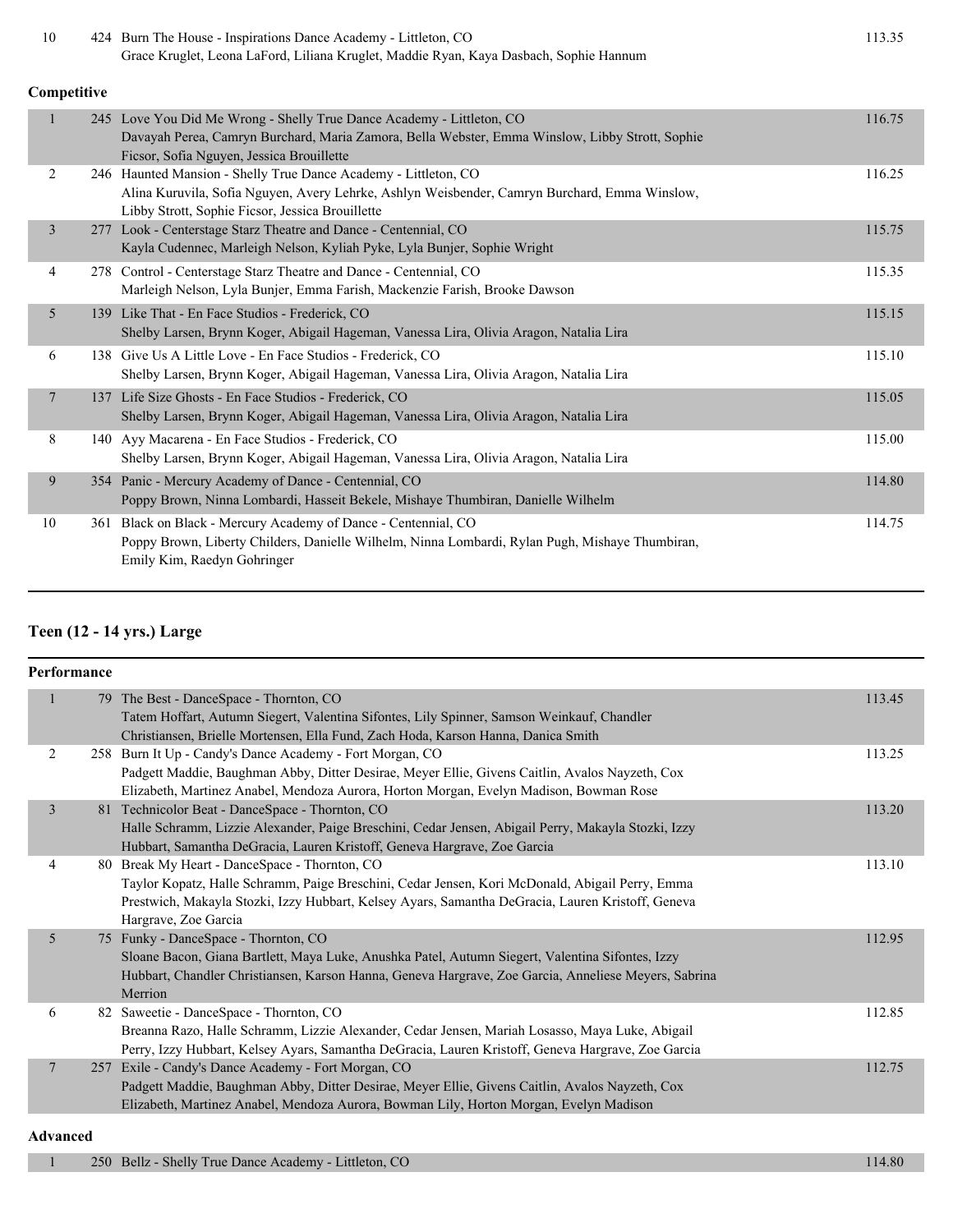|                         | Becca Brockmeier, Emily Krusko, Lily Mack, Mady Mack, Olivia Manzanares, Riley Shields, Tuli Smith,<br>Bella Roybal, Alexis Wera, Kate Wilson, Aneyah Perea, Ashley Henry, Callie Hawkins, Autymn Fiori |        |
|-------------------------|---------------------------------------------------------------------------------------------------------------------------------------------------------------------------------------------------------|--------|
| $\overline{c}$          | 249 Stars Align - Shelly True Dance Academy - Littleton, CO                                                                                                                                             | 114.60 |
|                         | Alexis Wera, Aneyah Perea, Ashley Henry, Callie Hawkins, Becca Brockmeier, Lily Mack, Mady Mack,<br>Riley Shields, Tuli Smith, Bella Roybal, Autymn Fiori                                               |        |
| $\overline{\mathbf{3}}$ | 248 Cold Hearted Snake - Shelly True Dance Academy - Littleton, CO                                                                                                                                      | 114.50 |
|                         | Alexis Wera, Autymn Fiori, Aneyah Perea, Ashley Henry, Callie Hawkins, Becca Brockmeier, Lily Mack,                                                                                                     |        |
|                         | Mady Mack, Riley Shields, Tuli Smith, Bella Roybal                                                                                                                                                      |        |
| 4                       | 161 Bring On The Rain - Metropolitan Academy of Dance - Centennial, CO                                                                                                                                  | 114.30 |
|                         | Brinley Garrison, Angelina Ronan, Addison Stuart, Amaya Hill, Genevieve Paulson, Inga Sloss, Jacquelyn                                                                                                  |        |
|                         | Yu, Juliette Williams, Payton Klomp, Rachel Ebbeler, Reghan Semmer, Spenser Bowdre                                                                                                                      |        |
| $\overline{4}$          | 247 Rock of Ages - Shelly True Dance Academy - Littleton, CO                                                                                                                                            | 114.30 |
|                         | Alexis Wera, Aneyah Perea, Ashley Henry, Callie Hawkins, Autymn Fiori, Becca Brockmeier, Lily Mack,                                                                                                     |        |
|                         | Mady Mack, Riley Shields, Tuli Smith, Bella Roybal                                                                                                                                                      |        |
| 5                       | 163 MAD Girlz - Metropolitan Academy of Dance - Centennial, CO                                                                                                                                          | 114.25 |
|                         | Angelina Ronan, Brinley Garrison, Addison Stuart, Amaya Hill, Genevieve Paulson, Inga Sloss, Jacquelyn                                                                                                  |        |
|                         |                                                                                                                                                                                                         |        |
|                         | Yu, Juliette Williams, Payton Klomp, Rachel Ebbeler, Reghan Semmer, Spenser Bowdre                                                                                                                      |        |
| 6                       | 160 How Will I Know - Metropolitan Academy of Dance - Centennial, CO                                                                                                                                    | 114.20 |
|                         | Angelina Ronan, Brinley Garrison, Addison Stuart, Amaya Hill, Genevieve Paulson, Jacquelyn Yu,                                                                                                          |        |
|                         | Juliette Williams, Payton Klomp, Rachel Ebbeler, Reghan Semmer, Spenser Bowdre                                                                                                                          |        |
| 7                       | 252 The One That Saves Me - Shelly True Dance Academy - Littleton, CO                                                                                                                                   | 114.00 |
|                         | Norah Mackey, Kate Wilson, Ari Brainard, Ashley Henry, Callie Hawkins, Emily Krusko, Hazel                                                                                                              |        |
|                         | Lundgren, Olivia Manzanares, Ali Seele, Gabbi Jaramillo, Lexi Pagliasotti                                                                                                                               |        |
| $\overline{7}$          | 516 Level Up - Dance Dynamics - Johnstown, CO                                                                                                                                                           | 114.00 |
|                         | Karly Chikos, Addison Ebel, Charlotte Farrenkopf, Abby Leibman, Juliette Sauer, Parker Stratton, Audrey                                                                                                 |        |
|                         | Vulk, Hope Mayer, Haley Mayer, London Clark, Ashleigh Sassano, Nariah Stanley, Molly Cole, Courtney                                                                                                     |        |
|                         | Hanna                                                                                                                                                                                                   |        |
| 8                       | 356 80's Prom Night - Mercury Academy of Dance - Centennial, CO                                                                                                                                         | 113.95 |
|                         | Danielle Wilhelm, Harley Wettanen, Poppy Brown, Liberty Childers, Charlotte Rigberg, Grace Shaw,                                                                                                        |        |
|                         | Ninna Lombardi, Ashlyn Rovner, Aeryn Peters, Rylan Pugh, Kearsta Grady, Rylee Bartsch                                                                                                                   |        |
| 9                       | 162 Alive - Metropolitan Academy of Dance - Centennial, CO                                                                                                                                              | 113.80 |
|                         | Angelina Ronan, Brinley Garrison, Addison Stuart, Genevieve Paulson, Inga Sloss, Jacquelyn Yu, Juliette                                                                                                 |        |
|                         | Williams, Payton Klomp, Rachel Ebbeler, Reghan Semmer, Spenser Bowdre, Amaya Hill                                                                                                                       |        |
| 10                      | 448 Sweet Dreams - DanceArt Academy - Fountain, CO                                                                                                                                                      | 113.45 |
|                         | Natalie Adkins, Malia Brown, Kaide Wiggins, EmmyJo Williams, Sania Hart, Brynnath Thompson, Krysti                                                                                                      |        |
|                         | Reilly, Clare Wiersma, Ashley Jensen, Shannon Dale-Wilson                                                                                                                                               |        |
|                         |                                                                                                                                                                                                         |        |
| Competitive             |                                                                                                                                                                                                         |        |
| $\mathbf{1}$            | 284 Bhad Bhaybiez - Centerstage Starz Theatre and Dance - Centennial, CO                                                                                                                                | 116.25 |
|                         | Kayla Cudennec, Marleigh Nelson, Kyliah Pyke, Lyla Bunjer, Ella Anderson, Maylin DeRose, Emma                                                                                                           |        |
|                         | Farish, Mackenzie Farish, Ruby Anderson, Abby Poznanovic, Tyler Poznanovic, Dylan Di Leo, Sophie                                                                                                        |        |
|                         | Wright, Brooke Dawson, Kyla Ceilley, Cassie Abano                                                                                                                                                       |        |
| $\overline{c}$          | 244 Something Sweet - Shelly True Dance Academy - Littleton, CO                                                                                                                                         | 116.00 |
|                         | Davayah Perea, Ashlyn Weisbender, Camryn Burchard, Maria Zamora, Bella Webster, Emma Winslow,                                                                                                           |        |
|                         | Libby Strott, Sophie Ficsor, Jessica Brouillette, Alina Kuruvila, Sofia Nguyen, Avery Lehrke                                                                                                            |        |
| $\mathfrak{Z}$          | 170 Everybody Wants To Party - Metropolitan Academy of Dance - Centennial, CO                                                                                                                           | 115.75 |
|                         | Codie Bowdre, Marissa Gavan, Amelia Hertlein, Campbell Kuykendall, Janie Landgraff, Brinley                                                                                                             |        |
|                         | Garrison, Emma Mangers, Genevieve Paulson, Abbi Selby, Juliette Williams, Angelina Ronan, Reghan                                                                                                        |        |
|                         | Semmer, Spenser Bowdre, Payton Klomp, Jacquelyn Yu, Rachel Ebbeler, Addison Stuart                                                                                                                      |        |
| $\mathfrak{Z}$          | 243 Heartbreak of the Year - Shelly True Dance Academy - Littleton, CO                                                                                                                                  | 115.75 |
|                         | Davayah Perea, Alina Kuruvila, Sofia Nguyen, Avery Lehrke, Ashlyn Weisbender, Camryn Burchard,                                                                                                          |        |
|                         | Maria Zamora, Bella Webster, Emma Winslow, Libby Strott, Sophie Ficsor, Jessica Brouillette, Piper                                                                                                      |        |
|                         | Blarr                                                                                                                                                                                                   |        |
| $\mathfrak{Z}$          | 512 Survivor - Dance Dynamics - Johnstown, CO                                                                                                                                                           | 115.75 |
|                         | Kayla Duvall, Hayley Crouch, Daneka Jones, Chloe Sauer, Adriana Tori, Madeline Sansone, Karly                                                                                                           |        |
|                         | Chikos, Hope Mayer, Haley Mayer, Courtney Hanna, Addison Ebel, Juliette Sauer                                                                                                                           |        |
| 4                       | 279 Long Way To Go - Centerstage Starz Theatre and Dance - Centennial, CO                                                                                                                               | 115.60 |
|                         | Kayla Cudennec, Marleigh Nelson, Kyliah Pyke, Maylin DeRose, Ruby Anderson, Abby Poznanovic,                                                                                                            |        |
|                         | Dylan Di Leo, Lyla Bunjer, Cassie Abano, Kyla Ceilley                                                                                                                                                   |        |
| 5                       | 241 Paris Holds The Key - Shelly True Dance Academy - Littleton, CO                                                                                                                                     | 115.50 |
|                         | Davayah Perea, Alina Kuruvila, Sofia Nguyen, Avery Lehrke, Jessica Brouillette, Ashlyn Weisbender,                                                                                                      |        |
|                         |                                                                                                                                                                                                         |        |
|                         | Camryn Burchard, Maria Zamora, Bella Webster, Emma Winslow, Libby Strott, Sophie Ficsor, Piper                                                                                                          |        |
|                         | <b>Blarr</b>                                                                                                                                                                                            |        |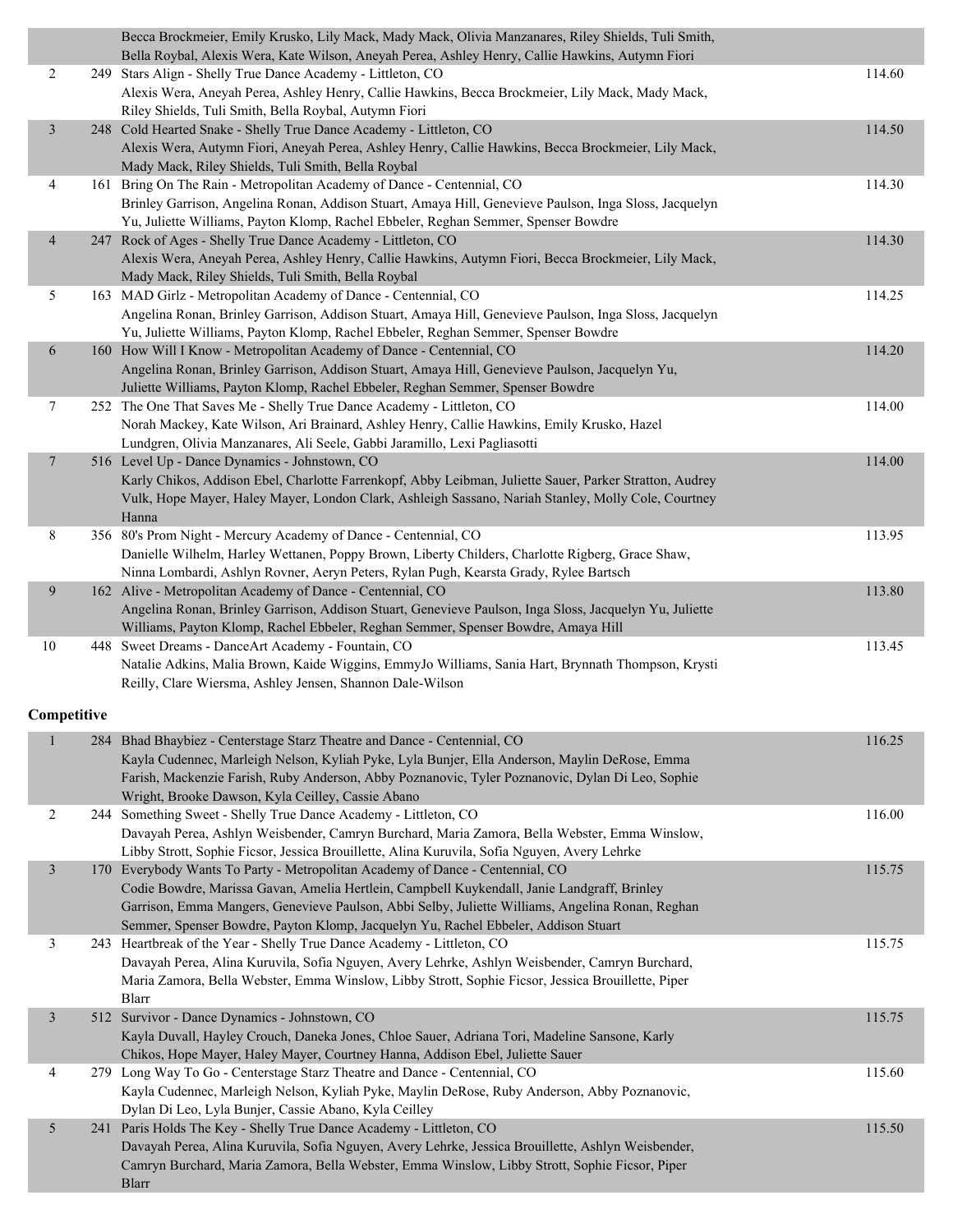| 6 | 281 Little Lion Man - Centerstage Starz Theatre and Dance - Centennial, CO<br>Lyla Bunjer, Kayla Cudennec, Marleigh Nelson, Kyliah Pyke, Maylin DeRose, Emma Farish, Mackenzie<br>Farish, Ruby Anderson, Abby Poznanovic, Tyler Poznanovic, Dylan Di Leo, Sophie Wright, Brooke<br>Dawson, Kyla Ceilley, Cassie Abano    | 115.25 |
|---|--------------------------------------------------------------------------------------------------------------------------------------------------------------------------------------------------------------------------------------------------------------------------------------------------------------------------|--------|
|   | 283 Google Me - Centerstage Starz Theatre and Dance - Centennial, CO<br>Samara Garrett, Marleigh Nelson, Kyliah Pyke, Lyla Bunjer, Reese Kelley, Sofia Saldana, Avery<br>Ferguson, Giavonna Caruso, Lillian McCarty, Makayla Sakach, Anna Fry, Maya Seay, Abby Poznanovic,<br>Dylan Di Leo, Sophie Wright, Brooke Dawson | 115.20 |
|   | 510 Wonder - Dance Dynamics - Johnstown, CO<br>Kayla Duvall, Hayley Crouch, Daneka Jones, Chloe Sauer, Adriana Tori, Madeline Sansone, Hope Mayer,<br>Haley Mayer, Cassidy Almgren, Audrey Vulk, Abby Leibman, Molly Cole, Juliette Sauer                                                                                | 115.20 |
| 8 | 242 Riot Rhythm - Shelly True Dance Academy - Littleton, CO<br>Alina Kuruvila, Sofia Nguyen, Avery Lehrke, Davayah Perea, Jessica Brouillette, Ashlyn Weisbender,<br>Camryn Burchard, Maria Zamora, Bella Webster, Emma Winslow, Libby Strott, Sophie Ficsor, Piper<br>Blarr                                             | 115.10 |
| 9 | 169 Survivor - Metropolitan Academy of Dance - Centennial, CO<br>Codie Bowdre, Marissa Gavan, Amelia Hertlein, Brinley Garrison, Amaya Hill, Genevieve Paulson,<br>Juliette Williams, Angelina Ronan, Reghan Semmer, Spenser Bowdre, Rachel Ebbeler, Addison Stuart,<br>Miley Triebelhorn                                | 114.60 |

# **Teen (12 - 14 yrs.) Super**

| <b>Advanced</b> |     |                                                                                                      |        |
|-----------------|-----|------------------------------------------------------------------------------------------------------|--------|
|                 | 444 | Beetlejuice - Dance Art Academy - Fountain, CO                                                       | 113.65 |
|                 |     | Adalynn Williams, Ashley Jensen, Chloe Whisenhunt, Davina Leftridge, EmmyJo Williams, Gracelyn       |        |
|                 |     | McDonald, Jordyn Gaytan, Krysti Reilly, Madelyn McDonald, Natalie Adkins, Skylar Denney, Malia       |        |
|                 |     | Brown, Kaide Wiggins, Shannon Dale-Wilson, Sania Hart, Felicity Morford, Clare Wiersma, Brynnath     |        |
|                 |     | Thompson, Jasmine Montano, Hanna Orand, Autumn Ortiz                                                 |        |
|                 |     |                                                                                                      |        |
| Competitive     |     |                                                                                                      |        |
|                 | 509 | Always Remember Us This Way - Dance Dynamics - Johnstown, CO                                         | 114.50 |
|                 |     | Chloe Sauer, Karly Chikos, Addison Ebel, Charlotte Farrenkopf, Abby Leibman, Juliette Sauer, Cassidy |        |
|                 |     | Almgren, London Clark, Madeline Sansone, Ashleigh Sassano, Nariah Stanley, Kiera Chikos, Vivien      |        |
|                 |     | Sauer, Hope Mayer, Haley Mayer, Parker Stratton, Audrey Vulk, Molly Cole, Madison Grandbois, Hadlee  |        |
|                 |     | Lowery, Kiana Quintana, Sophie Harbison, Hayley Crouch, Kayla Duvall, Daneka Jones, Adriana Tori,    |        |

#### **Senior (15 - 19 yrs.) Solo**

|                | <b>Performance</b> |                                                                                     |        |  |  |
|----------------|--------------------|-------------------------------------------------------------------------------------|--------|--|--|
|                |                    | 38 It's In His Kiss - Grace Studios - Broomfield, CO<br>Mira Barlament              | 112.90 |  |  |
| 2              | 265                | Jailhouse Rock - Candy's Dance Academy - Fort Morgan, CO<br>Givens Caitlin          | 112.30 |  |  |
| 3              |                    | 33 Fades Away - Grace Studios - Broomfield, CO<br>Katie Rick                        | 112.25 |  |  |
| 3              | 501                | Skinny Love - 28th Avenue Dance Studio - Torrington, WY<br>Deen Valentina           | 112.25 |  |  |
| $\overline{4}$ |                    | 264 Don't Wanna Be Here - Candy's Dance Academy - Fort Morgan, CO<br>Padgett Maddie | 112.20 |  |  |
| 5              |                    | 262 Play With Fire - Candy's Dance Academy - Fort Morgan, CO<br>Ditter Desirae      | 111.90 |  |  |
| 6              | 259                | Way I Do - Candy's Dance Academy - Fort Morgan, CO                                  | 111.85 |  |  |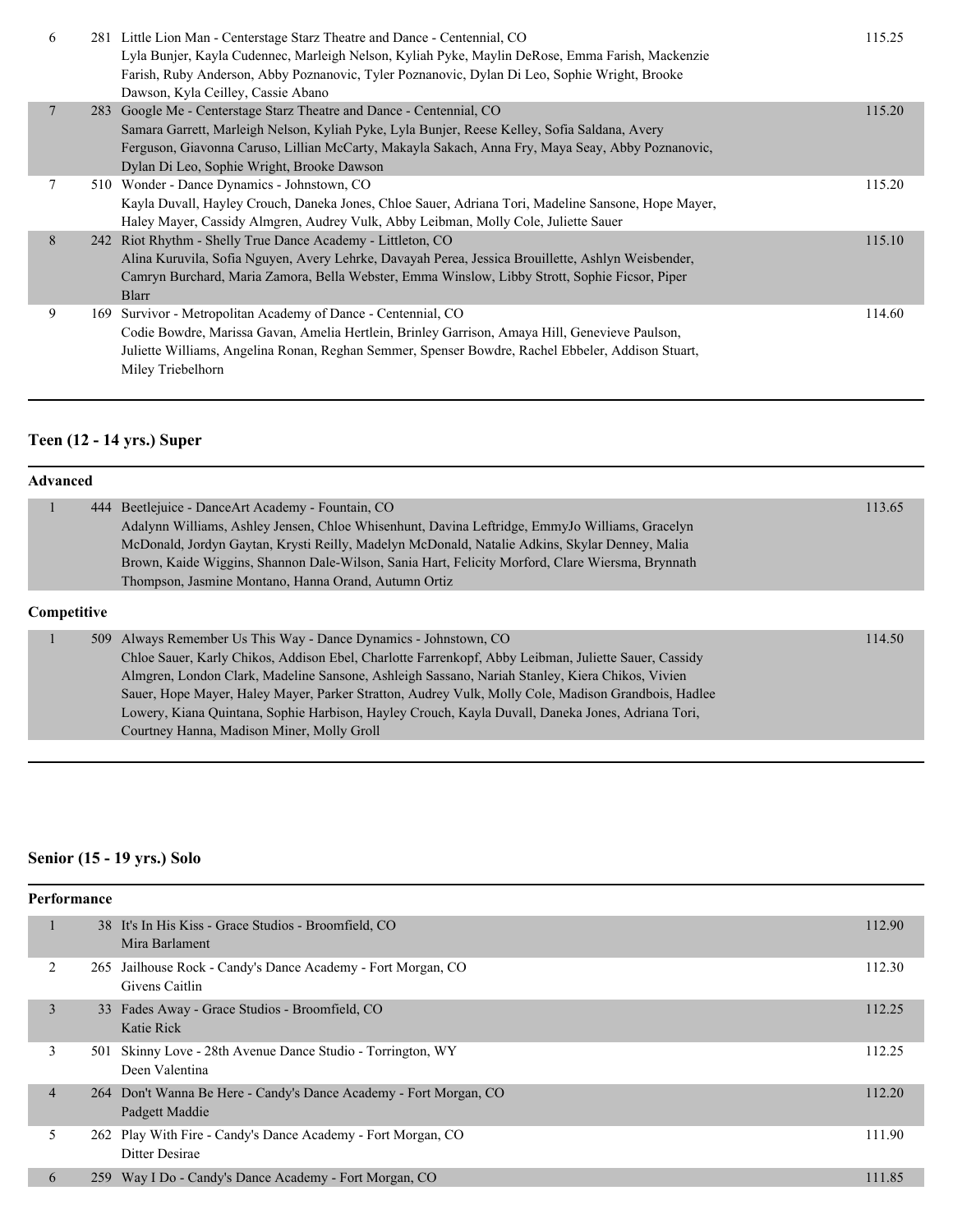|                 | Avalos Nayzeth                                                                             |        |
|-----------------|--------------------------------------------------------------------------------------------|--------|
| 7               | 659 Wherever You Will Go - Dance Works - Grand Junction, CO<br><b>Emma Mattingley</b>      | 111.75 |
| <b>Advanced</b> |                                                                                            |        |
| 1               | 24 After The Rain Comes The Mind - Grace Studios - Broomfield, CO<br>Caroline Rainey       | 115.25 |
| 2               | 40 Hollow Crown - Grace Studios - Broomfield, CO<br>Raleigh Gosney                         | 114.90 |
| 3               | 193 Thursday - The Dance Collective - Silverthorne, CO<br>Faith McMahon                    | 114.85 |
| $\overline{4}$  | 109 Wake Me When It's Over - DanceSpace - Thornton, CO<br>Chloe Meza                       | 114.60 |
| 5               | 34 Suit and Jacket - Grace Studios - Broomfield, CO<br>Lydia Pascarelli                    | 114.55 |
| 6               | 90 Friend Like Me - DanceSpace - Thornton, CO<br>Ava DeBell                                | 114.40 |
| 6               | 132 I Fall Apart - En Face Studios - Frederick, CO<br>Shelby Larsen                        | 114.40 |
| 7               | 94 Alright - DanceSpace - Thornton, CO<br>Lucy Deakin                                      | 114.30 |
| 8               | 133 Already Gone - En Face Studios - Frederick, CO<br>Brynn Koger                          | 114.25 |
| 9               | 685 Not Tonight - DanceSpace - Thornton, CO<br>Chloe Rupsa                                 | 114.10 |
| 10              | 41 Helplessly - Grace Studios - Broomfield, CO<br>Samantha Antell                          | 114.00 |
| Competitive     |                                                                                            |        |
| $\mathbf{1}$    | 176 Hopelessly Devoted - Metropolitan Academy of Dance - Centennial, CO<br>Amelia Hertlein | 117.20 |
| 2               | 312 I'm in Love - Centerstage Starz Theatre and Dance - Centennial, CO<br>Arielle Bash     | 117.10 |
| $\overline{3}$  | 177 Dreams - Metropolitan Academy of Dance - Centennial, CO<br>Emma Mangers                | 116.95 |
| 4               | 396 Legacy - Shelly True Dance Academy - Littleton, CO<br>Ma'Kena Hammer                   | 116.85 |
| 5               | 401 Sweet Dreams - Shelly True Dance Academy - Littleton, CO<br>Shayna Escobar             | 116.75 |
| 5               | 642 Down The Highway - High Attitude Dance Academy - Gunninson, CO<br>Isabelle Bihler      | 116.75 |
| 6               | 406 Holding On To Letting Go - Shelly True Dance Academy - Littleton, CO<br>Taylen Dahman  | 116.45 |
| 7               | 398 American Pie - Shelly True Dance Academy - Littleton, CO<br>Nevaeh Montoya             | 116.30 |
| $\tau$          | 691 Missing You - Boutique Dance Academy - Castle Rock, CO<br>Anna Thorson                 | 116.30 |
| 8               | 178 I Found A Boy - Metropolitan Academy of Dance - Centennial, CO<br>Janie Landgraff      | 116.25 |
| 9               | 180 Funeral - Metropolitan Academy of Dance - Centennial, CO<br>Abbi Selby                 | 115.95 |
| 10              | 309 Rigby - Centerstage Starz Theatre and Dance - Centennial, CO<br>Tahli Bash             | 115.90 |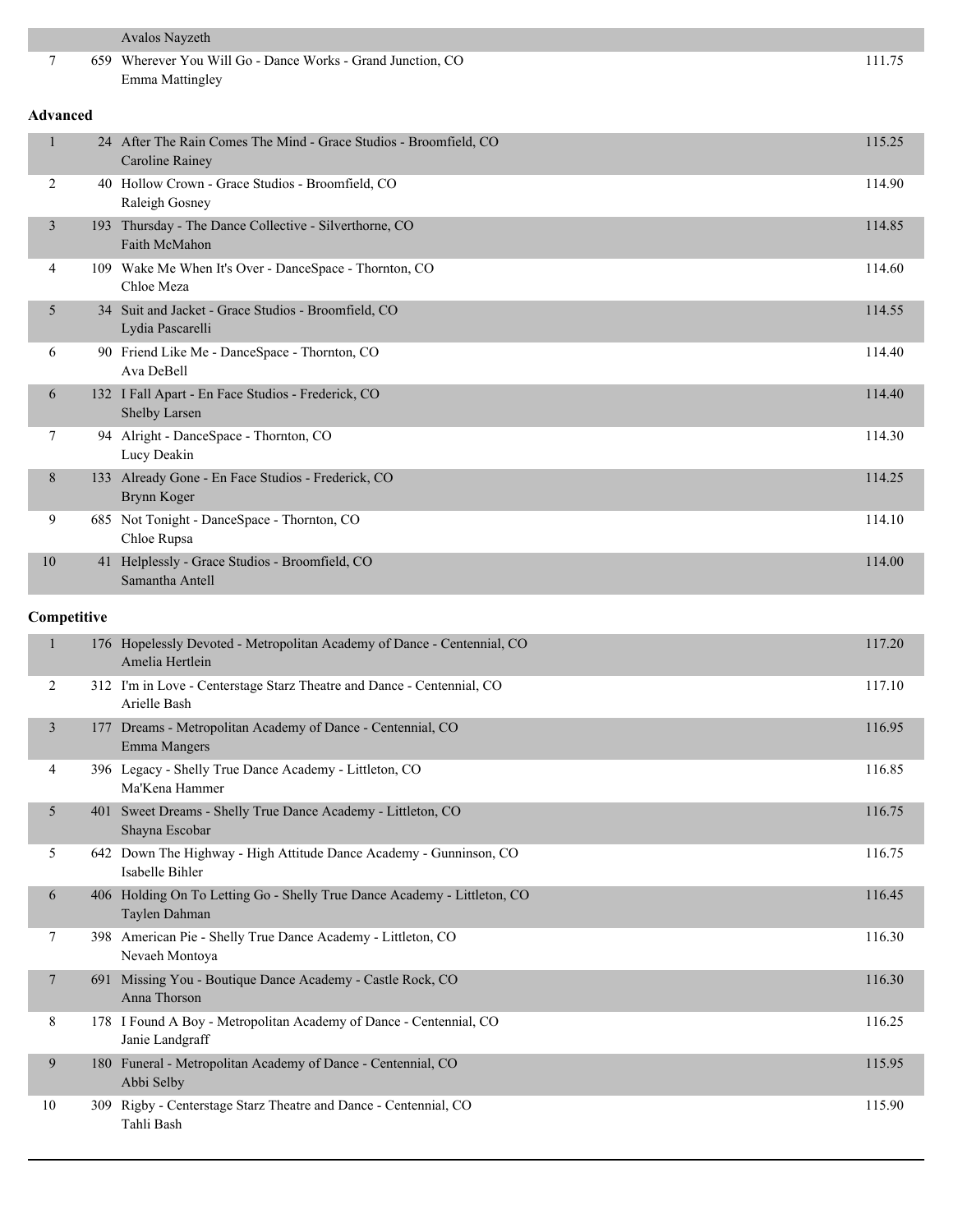#### **Senior (15 - 19 yrs.) Duet/Trio**

|              | Performance     |                                                                                                                     |        |
|--------------|-----------------|---------------------------------------------------------------------------------------------------------------------|--------|
| $\mathbf{1}$ |                 | 51 Light Years - Grace Studios - Broomfield, CO<br>Katie Rick, Isabelle Schantz                                     | 113.90 |
| 2            |                 | 260 Boogie - Candy's Dance Academy - Fort Morgan, CO<br>Avalos Nayzeth, Martinez Anabel                             | 111.80 |
|              | <b>Advanced</b> |                                                                                                                     |        |
| $\mathbf{1}$ |                 | 93 The Gift - DanceSpace - Thornton, CO<br>Gracie Bolin, Aubrey Marsolek                                            | 114.25 |
| 2            |                 | 214 Just You Not Now - The Dance Collective - Silverthorne, CO<br>Paxton Adams, Lilly Ramsay                        | 114.10 |
| 3            |                 | 209 Can I Exist - The Dance Collective - Silverthorne, CO<br>Faith McMahon, Kayla Pazin                             | 114.05 |
| 4            |                 | 218 Search & Destroy - The Dance Collective - Silverthorne, CO<br>Lilly Ramsay, Maressa Mora-Calderon, Paxton Adams | 113.95 |
| 5            |                 | 493 Footprints - Act Two Studios - Cheyenne, WY<br>Liam Sutton, Rhonwen Sutton                                      | 113.60 |
| 6            |                 | 426 Good Old Days - Inspirations Dance Academy - Littleton, CO<br>Kaya Dasbach, Sophie Hannum                       | 113.55 |
| $\tau$       |                 | 217 Ten Years - The Dance Collective - Silverthorne, CO<br>Aniaya Brenner, Faith McMahon, Kayla Pazin               | 113.25 |
| 7            |                 | 508 Way down We Go - 28th Avenue Dance Studio - Torrington, WY<br>Jespersen Avey, Coupe Elise                       | 113.25 |
| 8            |                 | 206 Finest Hour - The Dance Collective - Silverthorne, CO<br>Faith McMahon, Aniaya Brenner                          | 113.10 |
| 9            |                 | 662 Drag Me Down - Dance Works - Grand Junction, CO<br>Paige Daniels, Ellah Hall                                    | 113.00 |
| 10           |                 | 667 That Man - Dance Works - Grand Junction, CO<br>Macy McComb, Paige Daniels, Ellah Hall                           | 112.95 |
|              | Competitive     |                                                                                                                     |        |
| 1            |                 | 297 #FreeBritney - Centerstage Starz Theatre and Dance - Centennial, CO<br>Tahli Bash, Mia Bash, Arielle Bash       | 116.85 |
| $\sqrt{2}$   |                 | 692 California Dreamin - Boutique Dance Academy - Castle Rock, CO<br>Nicole Weyand, Anna Thorson, Kayla Filizetti   | 115.80 |
| 3            | 299             | Seven Devils - Centerstage Starz Theatre and Dance - Centennial, CO<br>Tahli Bash, Kayla Sanchez, Adelaide Vath     | 115.75 |
| 4            |                 | 302 It's The Music - Centerstage Starz Theatre and Dance - Centennial, CO<br>Tahli Bash, Arielle Bash               | 115.40 |
| 5            |                 | 301 Just Bro's - Centerstage Starz Theatre and Dance - Centennial, CO<br>Mia Bash, Maja Howard                      | 114.75 |
| 6            |                 | 521 Flawless - Dance Dynamics - Johnstown, CO<br>Kayla Duvall, Adriana Tori                                         | 113.90 |

#### **Senior (15 - 19 yrs.) Small**

| <b>Advanced</b> |  |                                                                                                                                  |        |  |  |
|-----------------|--|----------------------------------------------------------------------------------------------------------------------------------|--------|--|--|
|                 |  | 87 Treat Me Like You Do - DanceSpace - Thornton, CO<br>Ava DeBell, Emma Sammoury, Katie Rhudy, Geneva Hargrave                   | 114.60 |  |  |
|                 |  | 432 Bring the Beat Back - Inspirations Dance Academy - Littleton, CO<br>Bridget Frakes, Kaya Dasbach, Kimmy Eggen, Sophie Hannum | 114.10 |  |  |
|                 |  | 434 Ready For The Action - Inspirations Dance Academy - Littleton, CO                                                            | 113.50 |  |  |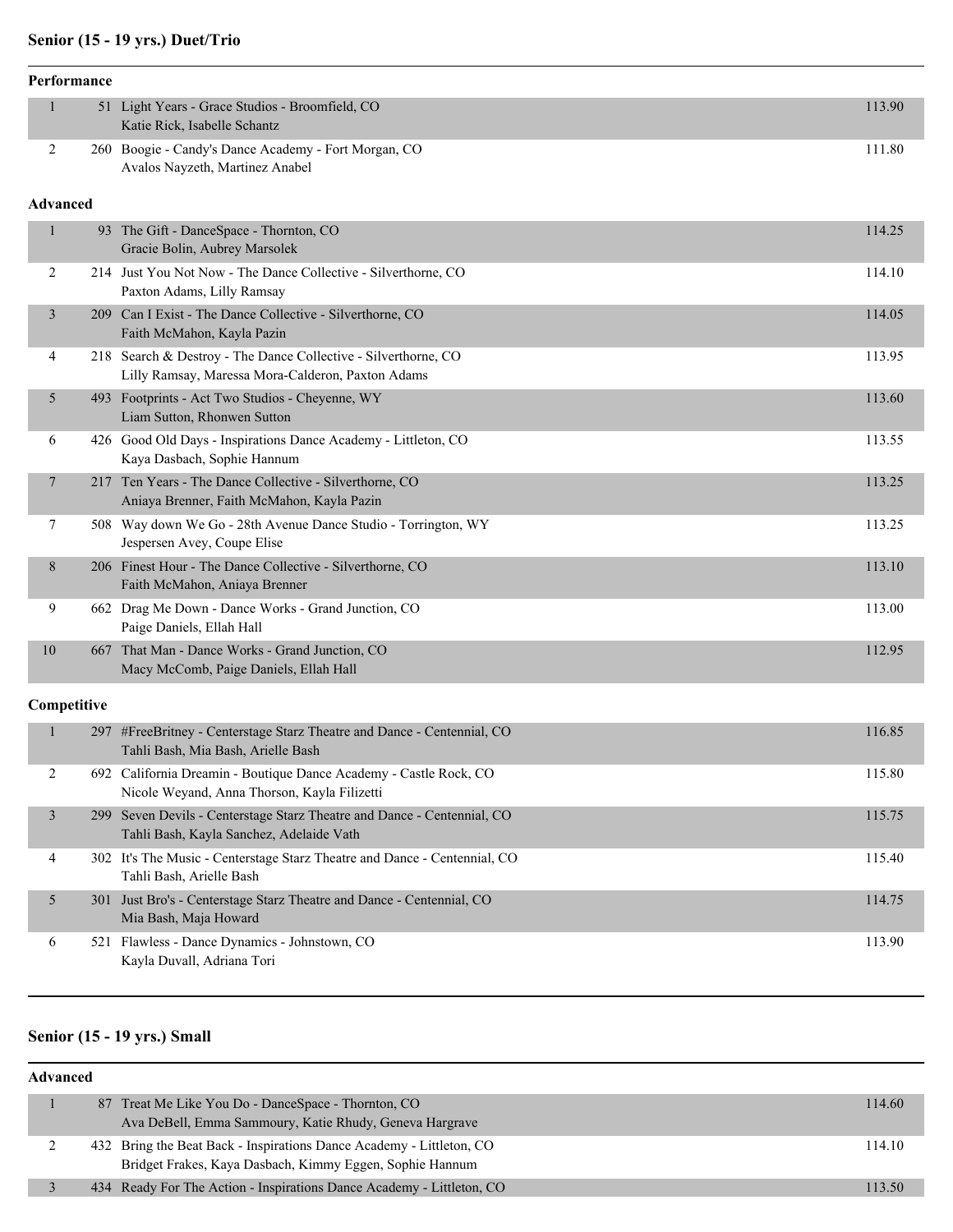#### Bridget Frakes, Kimmy Eggen, Sophie Hannum, Courtney Kucinski

| Competitive    |                                                                                                                                                                                                            |        |
|----------------|------------------------------------------------------------------------------------------------------------------------------------------------------------------------------------------------------------|--------|
| 1              | 286 Go Off - Centerstage Starz Theatre and Dance - Centennial, CO<br>Tahli Bash, Mia Bash, Kayla Sanchez, Indigo Fernau, Arielle Bash, Abby Guolla, Hailey Chang, Adelaide<br>Vath, Aanya Naik             | 117.35 |
| 2              | 239 A Little Bit Yours - Shelly True Dance Academy - Littleton, CO<br>Logan McCann, Breanna Royal, Abigail Snow, Sophia Bui, Elena Vukovic, Fayth Ruybal, Shayna<br>Escobar                                | 117.15 |
| $\overline{2}$ | 352 Starz Live on Stage - Centerstage Starz Theatre and Dance - Centennial, CO<br>Tyler Zeid, Tahli Bash, Mia Bash, Kayla Sanchez, Indigo Fernau, Arielle Bash, Hailey Chang, Adelaide<br>Vath, Aanya Naik | 117.15 |
| 3              | 238 Enough For You - Shelly True Dance Academy - Littleton, CO<br>Abigail Snow, Sophia Bui, Jessica Brouillette, Fayth Ruybal, Shayna Escobar, Camryn Johnston                                             | 117.10 |
| $\overline{4}$ | 165 She's Got You - Metropolitan Academy of Dance - Centennial, CO<br>Campbell Kuykendall, Codie Bowdre, Abbi Selby, Amelia Hertlein, Emma Mangers, Janie Landgraff,<br>Marissa Gavan                      | 117.05 |
| 5              | 285 This Woman's Work - Centerstage Starz Theatre and Dance - Centennial, CO<br>Tahli Bash, Mia Bash, Kayla Sanchez, Indigo Fernau, Arielle Bash, Hailey Chang, Aanya Naik                                 | 116.95 |
| 6              | 166 All My Girls Like To Fight - Metropolitan Academy of Dance - Centennial, CO<br>Campbell Kuykendall, Codie Bowdre, Amelia Hertlein, Emma Mangers, Janie Landgraff, Marissa Gavan                        | 116.80 |
| 7              | 168 When We're Older - Metropolitan Academy of Dance - Centennial, CO<br>Campbell Kuykendall, Amelia Hertlein, Emma Mangers, Janie Landgraff, Marissa Gavan                                                | 116.65 |
| $\overline{7}$ | 237 Male Fantasy - Shelly True Dance Academy - Littleton, CO<br>Ma'Kena Hammer, Breanna Royal, Taylen Dahman, Nevaeh Montoya, Camryn Johnston                                                              | 116.65 |
| 8              | 287 Pose - Centerstage Starz Theatre and Dance - Centennial, CO<br>Tahli Bash, Nicole Ayala, Mia Bash, Kayla Sanchez, Indigo Fernau, Arielle Bash, Maja Howard                                             | 116.60 |
| 9              | 240 Watch It - Shelly True Dance Academy - Littleton, CO<br>Ma'Kena Hammer, Logan McCann, Abigail Snow, Taylen Dahman, Sophia Bui, Nevaeh Montoya,<br>Camryn Johnston                                      | 116.50 |
| 10             | 164 Lights Up - Metropolitan Academy of Dance - Centennial, CO<br>Campbell Kuykendall, Codie Bowdre, Abbi Selby, Amelia Hertlein, Emma Mangers, Janie Landgraff,<br>Marissa Gavan                          | 116.45 |

# **Senior (15 - 19 yrs.) Large**

| <b>Advanced</b> |  |                                                                                                                                                                                                                                         |        |  |
|-----------------|--|-----------------------------------------------------------------------------------------------------------------------------------------------------------------------------------------------------------------------------------------|--------|--|
| $\mathbf{1}$    |  | 85 Black Milk - DanceSpace - Thornton, CO<br>Adrianna Black, Gracie Bolin, Tatum Highfield, Mikayla Kelley, Aubrey Marsolek, Drianna Walker,                                                                                            | 115.55 |  |
|                 |  | Brooklynn Kaczar, Lucy Deakin, Chloe Meza, Emma Sammoury, Katie Rhudy, Chloe Rupsa                                                                                                                                                      |        |  |
| 2               |  | 83 Cardi - DanceSpace - Thornton, CO<br>Aliyah Backus, Adrianna Black, Riya Damani, Tatum Highfield, Mikayla Kelley, Aubrey Marsolek,                                                                                                   | 115.05 |  |
|                 |  | Drianna Walker, Lucy Deakin, Emma Sammoury, Katie Rhudy, Maddie Nix                                                                                                                                                                     |        |  |
| 3               |  | 86 Dance Devil - DanceSpace - Thornton, CO                                                                                                                                                                                              | 114.55 |  |
|                 |  | Adrianna Black, Gracie Bolin, Tatum Highfield, Mikayla Kelley, Aubrey Marsolek, Brooklynn Kaczar,                                                                                                                                       |        |  |
|                 |  | Lucy Deakin, Chloe Meza, Ava DeBell, Emma Sammoury, Katie Rhudy, Chloe Rupsa                                                                                                                                                            |        |  |
| Competitive     |  |                                                                                                                                                                                                                                         |        |  |
| $\mathbf{1}$    |  | 290 Yellow - Centerstage Starz Theatre and Dance - Centennial, CO<br>Tyler Zeid, Tahli Bash, Nicole Ayala, Mia Bash, Kayla Sanchez, Indigo Fernau, Arielle Bash, Maja<br>Howard, Kingsley Woodruff, Hailey Chang, Aanya Naik            | 117.65 |  |
| 2               |  | 115 Empire of Dirt - Shelly True Dance Academy - Littleton, CO<br>Nevaeh Montoya, Elena Vukovic, Fayth Ruybal, Shayna Escobar, Camryn Johnston, Ma'Kena Hammer,<br>Logan McCann, Breanna Royal, Abigail Snow, Taylen Dahman, Sophia Bui | 117.60 |  |
| $\overline{3}$  |  | 116 Move It - Shelly True Dance Academy - Littleton, CO<br>Ma'Kena Hammer, Logan McCann, Breanna Royal, Abigail Snow, Taylen Dahman, Sophia Bui, Nevaeh<br>Montoya, Elena Vukovic, Fayth Ruybal, Shayna Escobar, Camryn Johnston        | 116.85 |  |
| 3               |  | 118 Push To Start - Shelly True Dance Academy - Littleton, CO                                                                                                                                                                           | 116.85 |  |